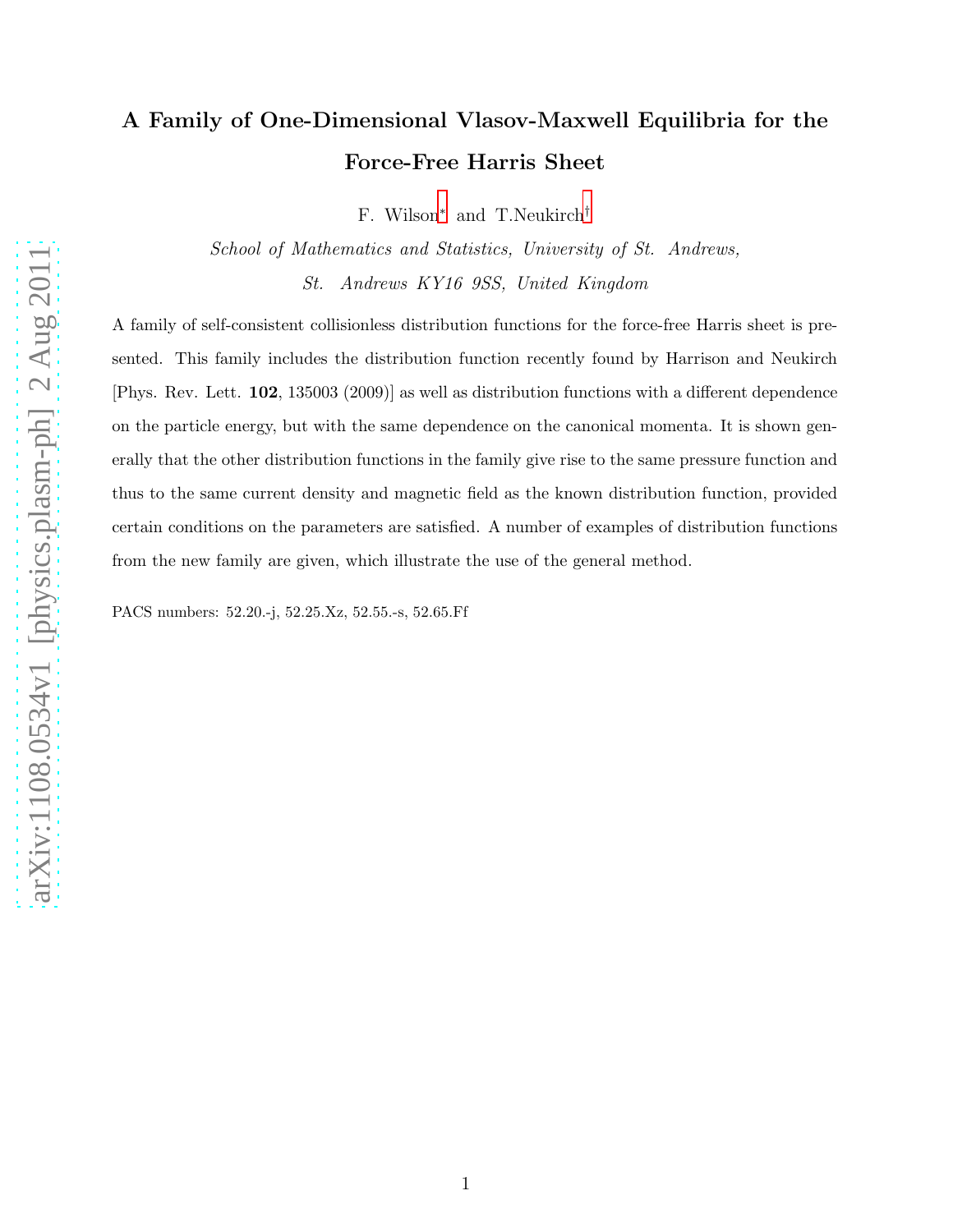#### I. INTRODUCTION

Investigations of plasma instabilities and plasma waves, both in astrophysics and in the laboratory, frequently start with a consideration of equilibrium solutions. For collisionless plasmas, the required equilibria are found by solving the steady-state Vlasov-Maxwell equations. Collisionless plasma equilbria have been investigated for many years, and a number of examples can be found in Refs. [1](#page-18-2)[–19](#page-18-3).

Force-free magnetic fields, which satisfy  $\mathbf{j} \times \mathbf{B} = \mathbf{0}$ , such that the current density and magnetic field are parallel to each other, can be used to model magnetic fields in low-beta plasmas, such as that of the solar corona. Finding collisionless force-free equilibria is, however, not a trivial task, and hence there are few known examples. Of these known examples, only one is of the nonlinear force-free type<sup>[18](#page-18-4)[,19](#page-18-3)</sup> (the rest are linear force-free<sup>[5](#page-18-5)[,8](#page-18-6)[,10](#page-18-7)[,14](#page-18-8)</sup>).

It is well known that the steady-state Vlasov equation has many solutions. In fact, any positive function depending only on the constants of motion is a solution, provided the velocity moments exist. It can be shown that Ampère's law,  $\nabla \times \mathbf{B} = \mu_0 \mathbf{j}$ , can be written in terms of derivatives of the pressure function with respect to the components of the vector potential. An obvious consequence of this result is that two distribution functions giving rise to the same pressure function will automatically satisfy the Vlasov-Maxwell equations for the same magnetic field profile.

In the present paper, it is shown how this property can be used to calculate a new family of distribution functions for the force-free Harris sheet. This family includes the previously known distribution function<sup>[18](#page-18-4)[,19](#page-18-3)</sup>, as well as more general distribution functions with a different dependence on the particle energy, but with the same dependence on the canonical momenta. A direct comparison can be made between the pressure function calculated from the more general distribution functions and the pressure function calculated from the known distribution function in order to give conditions on the parameters which, when satisfied, will mean that the general distribution functions are also valid solutions for the force-free Harris sheet.

The idea of finding new distribution functions for a given magnetic field profile by changing the dependence on the particle energy has been used before, but only for cases depending on the particle energy and a single component of the canonical momentum. Fu and Hau<sup>[16](#page-18-9)</sup>, for example, showed that kappa type distribution functions can be used for the Harris sheet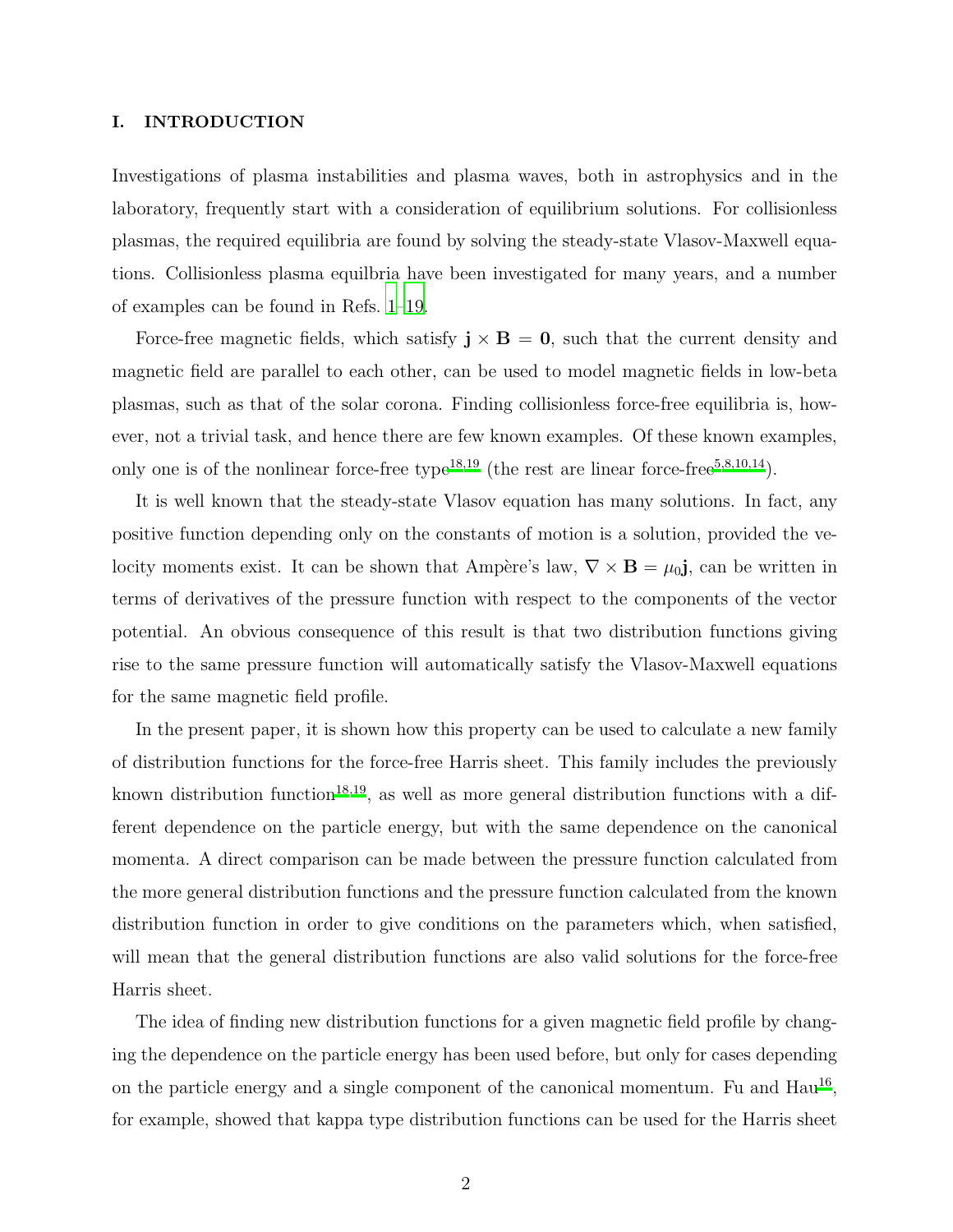magnetic field profile<sup>[2](#page-18-10)</sup>. More recently, Kocharovsky et al.<sup>[20](#page-18-11)</sup> discussed distribution functions with an arbitrary dependence on the particle energy and a fixed dependence on one component of the canonical momentum for the relativistic case. It must, however, be emphasized that, for finding force-free Vlasov-Maxwell equilibria, it is crucial that the distribution functions depend on two components of the canonical momentum, and that the magnetic field has more than one non-zero component.<sup>[5](#page-18-5)[,8](#page-18-6)[,10](#page-18-7)[,14](#page-18-8)[,17](#page-18-12)[–19](#page-18-3)</sup>.

In the present paper, the general theory behind the work is given in Section [II,](#page-2-0) then the force-free Harris sheet model is discussed in Section [III.](#page-4-0) Section [IV](#page-7-0) contains a discussion of the method used to find the new equilibria, and this method is illustrated in Section [V,](#page-10-0) where three examples are given. Finally, Section [VI](#page-16-0) contains a summary and conclusions.

#### <span id="page-2-0"></span>II. GENERAL THEORY

Finding Vlasov-Maxwell equilibria involves solving the steady-state Vlasov equation,

<span id="page-2-2"></span>
$$
\mathbf{v} \cdot \frac{\partial f_s}{\partial \mathbf{r}} + \frac{q_s}{m_s} (\mathbf{E} + \mathbf{v} \times \mathbf{B}) \cdot \frac{\partial f_s}{\partial \mathbf{v}} = 0,
$$
 (1)

together with the steady-state Maxwell equations,

<span id="page-2-1"></span>
$$
\nabla \cdot \mathbf{E} = \frac{\sigma}{\epsilon_0},\tag{2}
$$

$$
\nabla \times \mathbf{E} = 0,\tag{3}
$$

$$
\nabla \times \mathbf{B} = \mu_0 \mathbf{j},\tag{4}
$$

$$
\nabla \cdot \mathbf{B} = 0. \tag{5}
$$

In the present model, it is assumed that each quantity varies only with the  $z$ -coordinate, so that there is spatial invariance with respect to the  $x$ - and  $y$ -coordinates, and also time independence (since the system is in equilibrium). Furthermore, it is assumed that the magnetic field vanishes in the z-direction, and that it can be written as  $\mathbf{B} = \nabla \times \mathbf{A}$ , where  $\mathbf{A} = (A_x, A_y, 0)$  is a vector potential whose z-component also vanishes. The x- and y-components of  $\bf{B}$  are then given by

<span id="page-2-3"></span>
$$
B_x = -\frac{dA_y}{dz},\tag{6}
$$

$$
B_y = \frac{dA_x}{dz},\tag{7}
$$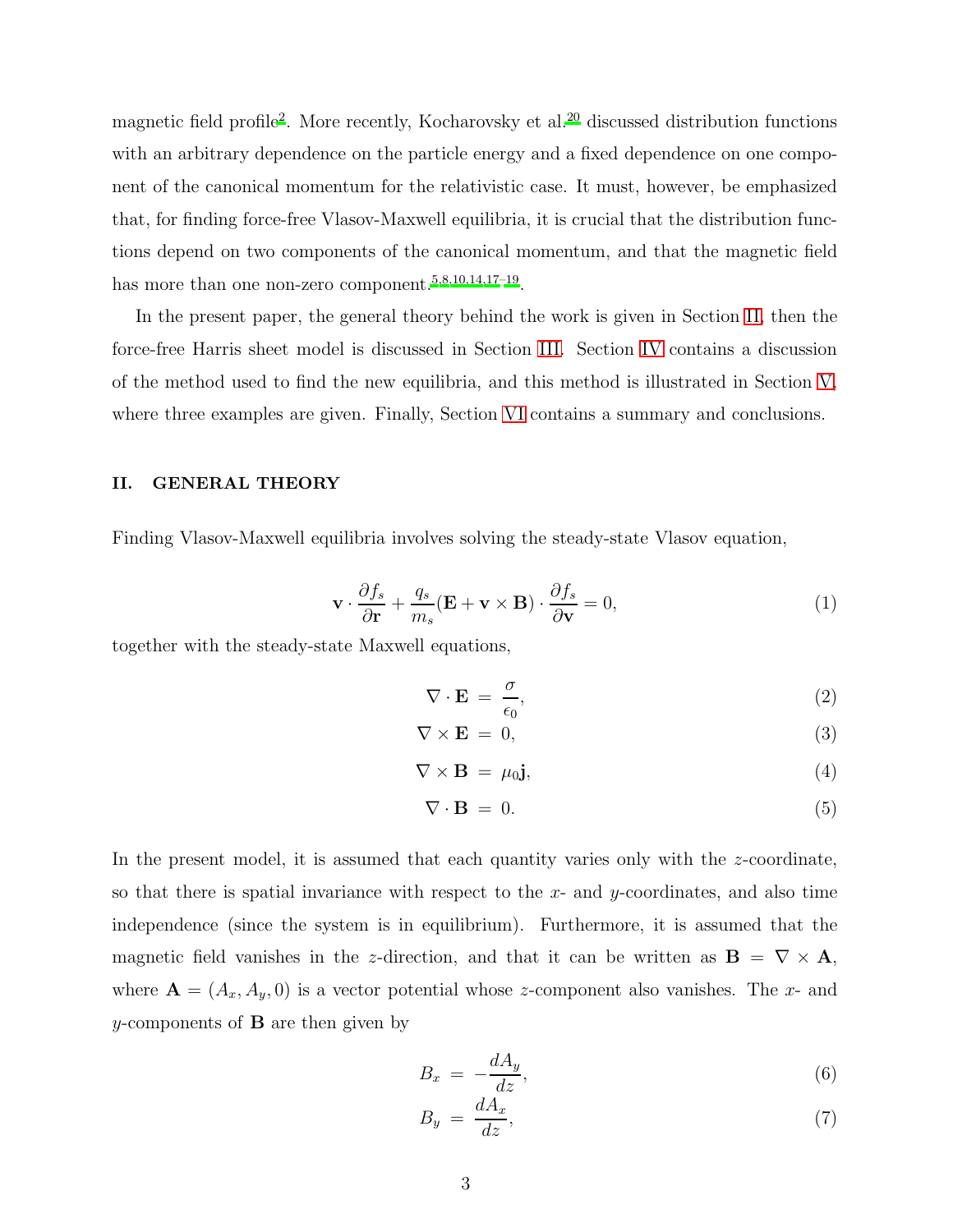and so Eq.  $(5)$  is clearly satisfied. It is also assumed that the electric field  $\bf{E}$  can be written as  $\mathbf{E} = -\nabla \phi$ , where  $\phi$  is an electric potential, so that

$$
E_z = -\frac{d\phi}{dz},
$$

and so the electric field clearly satisfies Eq. [\(3\)](#page-2-1). A further assumption is that the plasma consists of two particle species (ions and electrons) with charges  $q_i = e$  and  $q_e = -e$ .

Due to the symmetries of the system, there are three constants of motion, namely the Hamiltonian (particle energy),  $H_s$ , arising from the time independence of the system, given by

$$
H_s = \frac{1}{2}m_s(v_x^2 + v_y^2 + v_z^2) + q_s\phi,
$$

the canonical momentum in the x-direction,  $p_{xs}$ , arising from the spatial symmetry in the x-direction, given by

$$
p_{xs} = m_s v_x + q_s A_x,
$$

and the canonical momentum in the y-direction,  $p_{ys}$ , arising from the spatial symmetry in the y-direction, given by

$$
p_{ys} = m_s v_y + q_s A_y,
$$

where  $m_s$  is the mass of particle species s.

Solving Eq. [\(1\)](#page-2-2) by the method of characteristics gives a set of functions  $f_s =$  $f_s(H_s, p_{xs}, p_{ys})$ , which depend only on the constants of motion. These are distribution functions for species s. The remaining Maxwell equations to be solved are Gauss' law (Eq. [\(2\)](#page-2-1)) and Ampère's law  $(Eq. (4))$  $(Eq. (4))$  $(Eq. (4))$ , which can be expressed as

$$
- \epsilon_0 \frac{d^2 \phi}{dx^2} = \sigma,
$$
  

$$
- \frac{1}{\mu_0} \frac{d^2 A_x}{dx^2} = j_x,
$$
  

$$
- \frac{1}{\mu_0} \frac{d^2 A_y}{dx^2} = j_y,
$$

where the charge density  $\sigma$  and the x- and y-components of the current density,  $j_x$  and  $j_y$ ,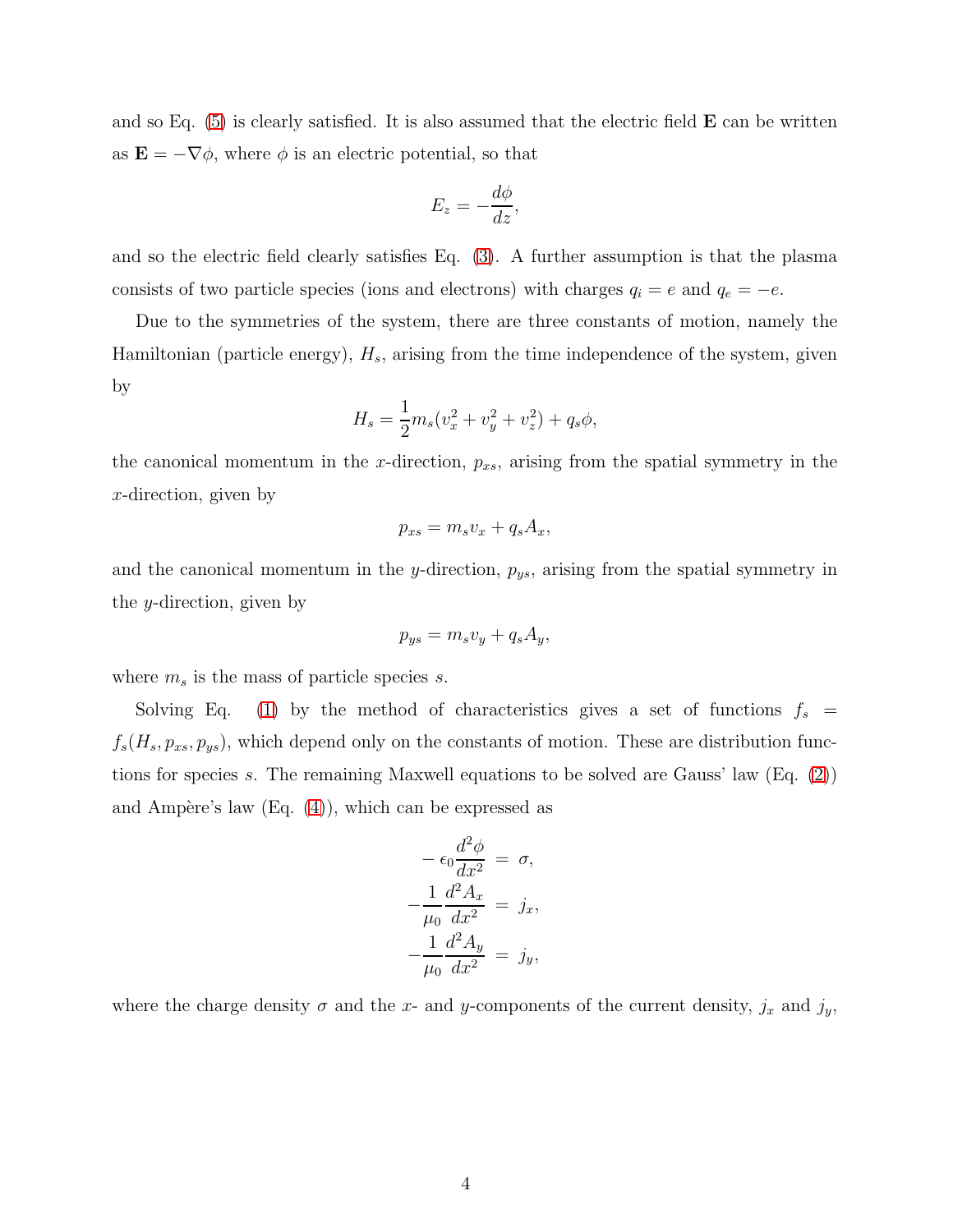can be expressed as

<span id="page-4-3"></span>
$$
\sigma(A_x, A_y, \phi) = \sum_s q_s \int_{-\infty}^{\infty} f_s(H_s, p_{xs}, p_{ys}) d^3 v = -\frac{\partial P_{zz}}{\partial \phi}, \tag{8}
$$

$$
j_x(A_x, A_y, \phi) = \sum_s q_s \int_{-\infty}^{\infty} v_x f_s(H_s, p_{xs}, p_{ys}) d^3 v = \frac{\partial P_{zz}}{\partial A_x}, \tag{9}
$$

$$
j_y(A_x, A_y, \phi) = \sum_s q_s \int_{-\infty}^{\infty} v_y f_s(H_s, p_{xs}, p_{ys}) d^3 v = \frac{\partial P_{zz}}{\partial A_y},\tag{10}
$$

where  $P_{zz}$  is the zz-component of the pressure tensor, defined as

<span id="page-4-2"></span>
$$
P_{zz}(A_x, A_y, \phi) = \sum_s m_s \int v_z^2 f_s d^3 v. \tag{11}
$$

Throughout this paper, strict charge neutrality ( $\phi = 0$ ) will be assumed, in line with previous work<sup>[8](#page-18-6)[,17](#page-18-12)[–19](#page-18-3)</sup>, leading to the condition  $\sigma = 0$ . Ampere's Law can then be written as<sup>[17](#page-18-12)</sup>

<span id="page-4-1"></span>
$$
\frac{d^2A_x}{dz^2} = -\mu_0 \frac{\partial P_{zz}}{\partial A_x},\tag{12}
$$

$$
\frac{d^2A_y}{dz^2} = -\mu_0 \frac{\partial P_{zz}}{\partial A_y}.\tag{13}
$$

If the distribution functions are known, it is relatively straightforward to calculate the magnetic field profile by solving Eqs. [\(12\)](#page-4-1) and [\(13\)](#page-4-1). However, determining a distribution function for a given magnetic field profile is much more difficult and involves solving Eq. [\(11\)](#page-4-2) as an integral equation<sup>[8](#page-18-6)[,9](#page-18-13)</sup>. Distribution functions giving rise to the same pressure function  $P_{zz}(A_x, A_y)$  will give rise to the same current density through Eqs. [\(9\)](#page-4-3) and [\(10\)](#page-4-3), and hence the same magnetic field profile through Eqs. [\(12\)](#page-4-1) and [\(13\)](#page-4-1). This idea is central to the method employed in Section [IV](#page-7-0) to find new equilibrium distribution functions for the force-free Harris sheet.

#### <span id="page-4-0"></span>III. THE FORCE-FREE HARRIS SHEET

The force-free Harris sheet has a magnetic field profile as follows,

$$
B_{x,ffhs} = B_0 \tanh(z/L),
$$
  
\n
$$
B_{y,ffhs} = \frac{B_0}{\cosh(z/L)},
$$

where  $B_0$  is a constant and L is a parameter which specifies the thickness of the sheet (as mentioned in Section [II\)](#page-2-0). The x-component of the field is the same as that of the Harris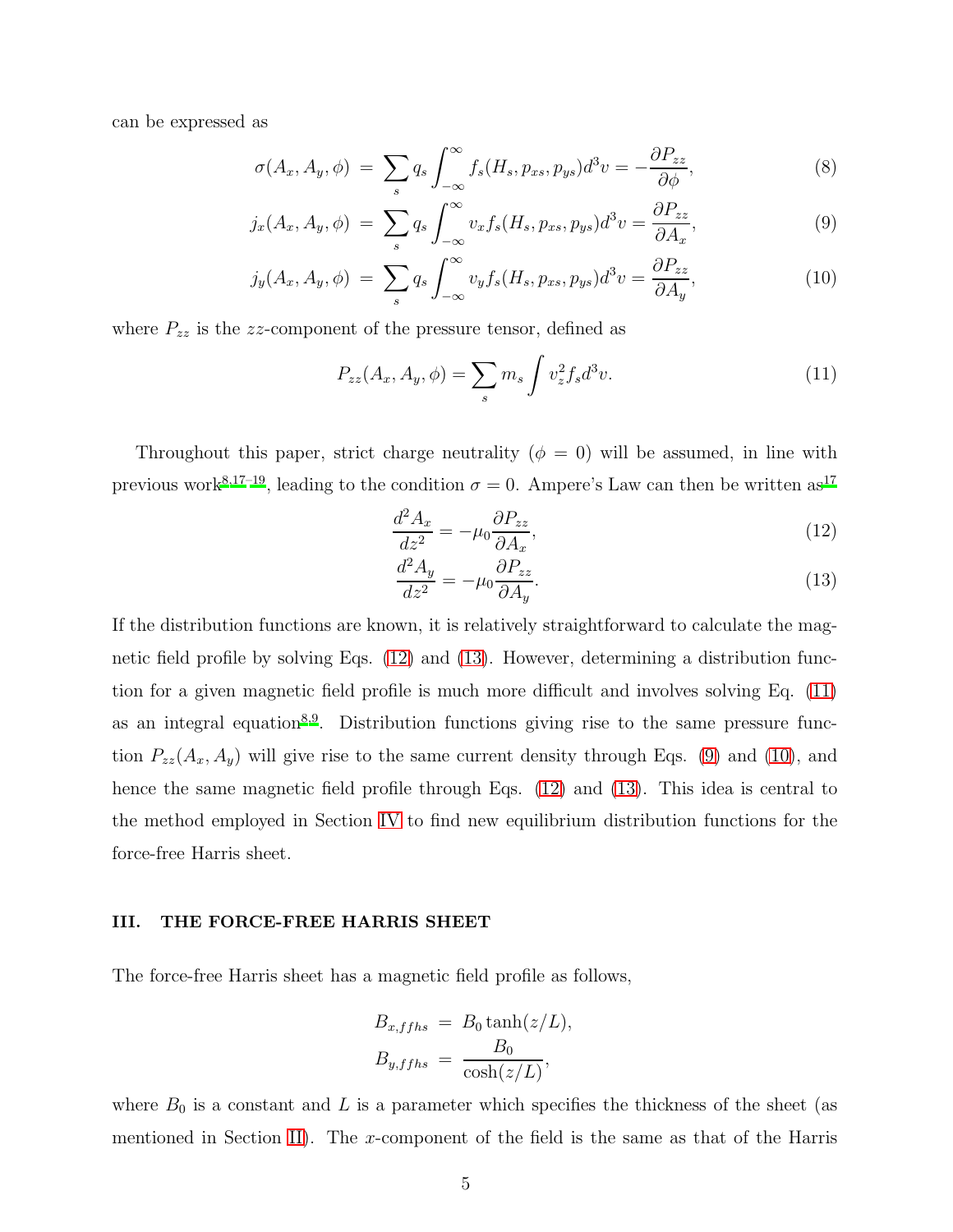sheet<sup>[2](#page-18-10)</sup>, and the addition of the y-component makes the field force-free, since  $B_x^2 + B_y^2 = B_0^2$ . The y-component of the field also maintains the force balance across the sheet, since both the plasma pressure  $P_{zz}$  and the magnetic pressure  $B^2/2\mu_0 = (B_x^2 + B_y^2)/2\mu_0$  are constant with respect to  $z^{17-19}$  $z^{17-19}$  $z^{17-19}$ , but the magnetic field components vary with z. Fig. [1](#page-5-0) shows a plot of the field lines for the force-free Harris sheet. Using Eqs. [\(6\)](#page-2-3) and [\(7\)](#page-2-3) gives the components



<span id="page-5-0"></span>FIG. 1: Field line plot for the force-free Harris sheet.

of the vector potential as

$$
A_{x,ffhs} = 2B_0 L \tan^{-1}(e^{z/L}),
$$
  

$$
A_{y,ffhs} = -B_0 L \ln[\cosh(z/L)].
$$

The current density can be calculated from Ampère's Law, and is given by

$$
j_{x,ffhs} = \frac{B_0}{\mu_0 L} \frac{\tanh(z/L)}{\cosh(z/L)},
$$

$$
j_{y,ffhs} = \frac{B_0}{\mu_0 L} \frac{1}{\cosh^2(z/L)}.
$$

Fig. [2](#page-6-0) shows the magnetic field and current density profiles for the force-free Harris sheet. The magnetic field is a nonlinear force-free field, and so the current density is parallel to the magnetic field,

$$
\mathbf{j}_{ffhs} = \frac{\alpha(z)}{\mu_0} \mathbf{B}_{ffhs},
$$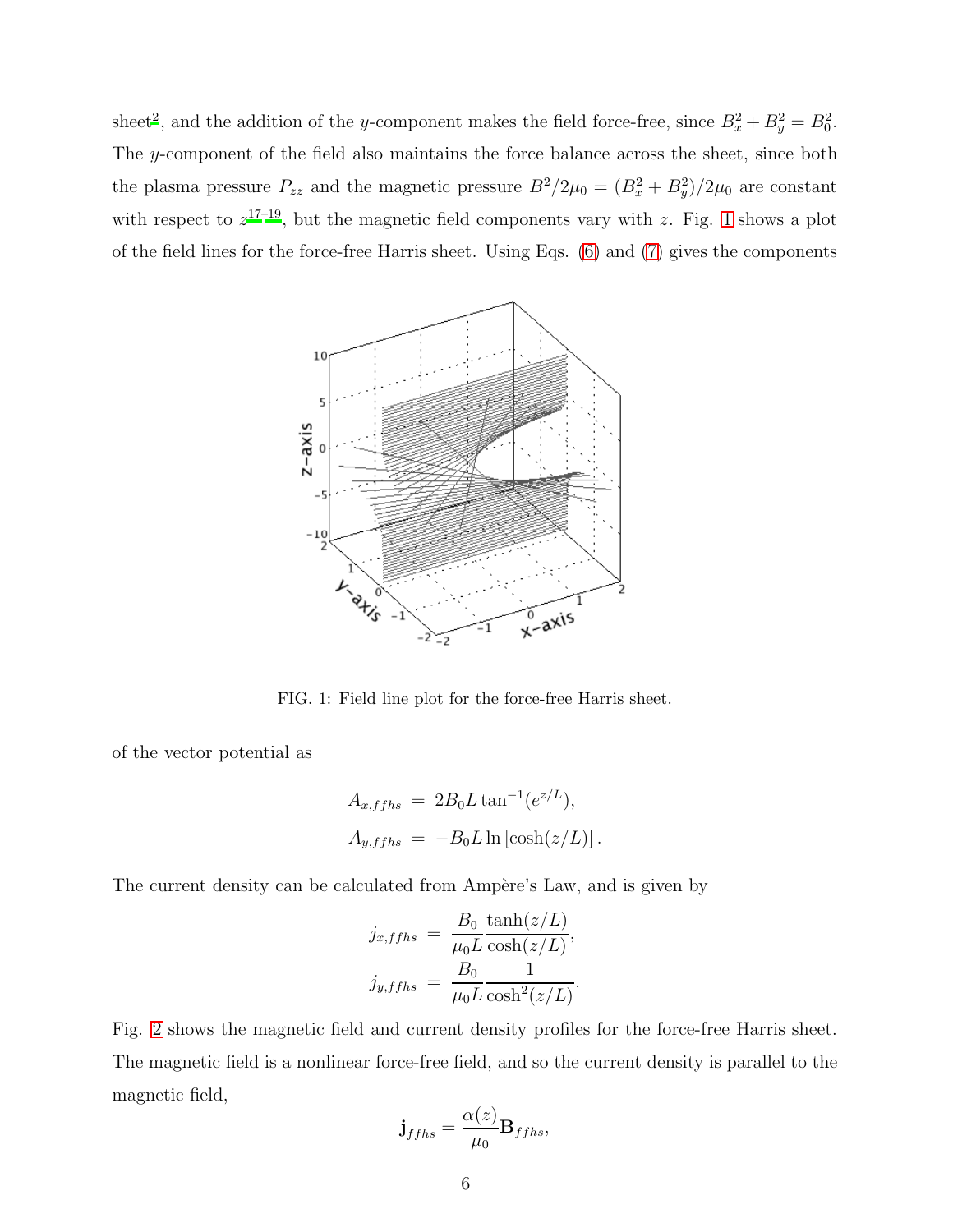

<span id="page-6-0"></span>FIG. 2: Plot of the magnetic field and current density profiles for the force-free Harris sheet.

with the force-free parameter  $\alpha(z)$  given by

$$
\alpha(z) = \frac{1}{L} \frac{1}{\cosh(z/L)},
$$

which is constant along a given field line, but varies from field line to field line.

A distribution function satisfying the steady-state Vlasov-Maxwell equations for the force-free Harris sheet, which was found by Harrison and Neukirch<sup>[18](#page-18-4)</sup>, is given by,

<span id="page-6-1"></span>
$$
f_{s,ffhs} = \frac{n_{0s}}{(\sqrt{2\pi}v_{th,s})^3} \exp(-\beta_s H_s) \left[a_s \cos(\beta_s u_{xs} p_{xs}) + \exp(\beta_s u_{ys} p_{ys}) + b_s\right],\tag{14}
$$

where  $a_s, b_s, u_{xs}, u_{ys}, n_{0s}$  and  $\beta_s$  are constant parameters of the distribution function, and  $v_{th,s}$  is the thermal velocity of particle species s. Note that the condition  $b_s > a_s$  must hold to ensure that  $f_s$  is positive. The zz-component of the pressure tensor,  $P_{zz,ffhs}$ , is given in terms of the microscopic notation by

<span id="page-6-2"></span>
$$
P_{zz,ffhs}(A_x, A_y) = \frac{\beta_e + \beta_i}{\beta_e \beta_i} n_0 \left[ \frac{1}{2} \cos(e\beta_e u_{xe} A_x) + \exp(-e\beta_e u_{ye} A_y) + b \right].
$$
 (15)

A detailed discussion of the derivation of Eqs. [\(14\)](#page-6-1) and [\(15\)](#page-6-2) can be found in Ref. [19](#page-18-3). In the next section, it is shown how to calculate a family of distribution functions for the force-free Harris sheet, which includes the distribution function [\(14\)](#page-6-1), as well as distribution functions with a different dependence on the particle energy  $H_s$ .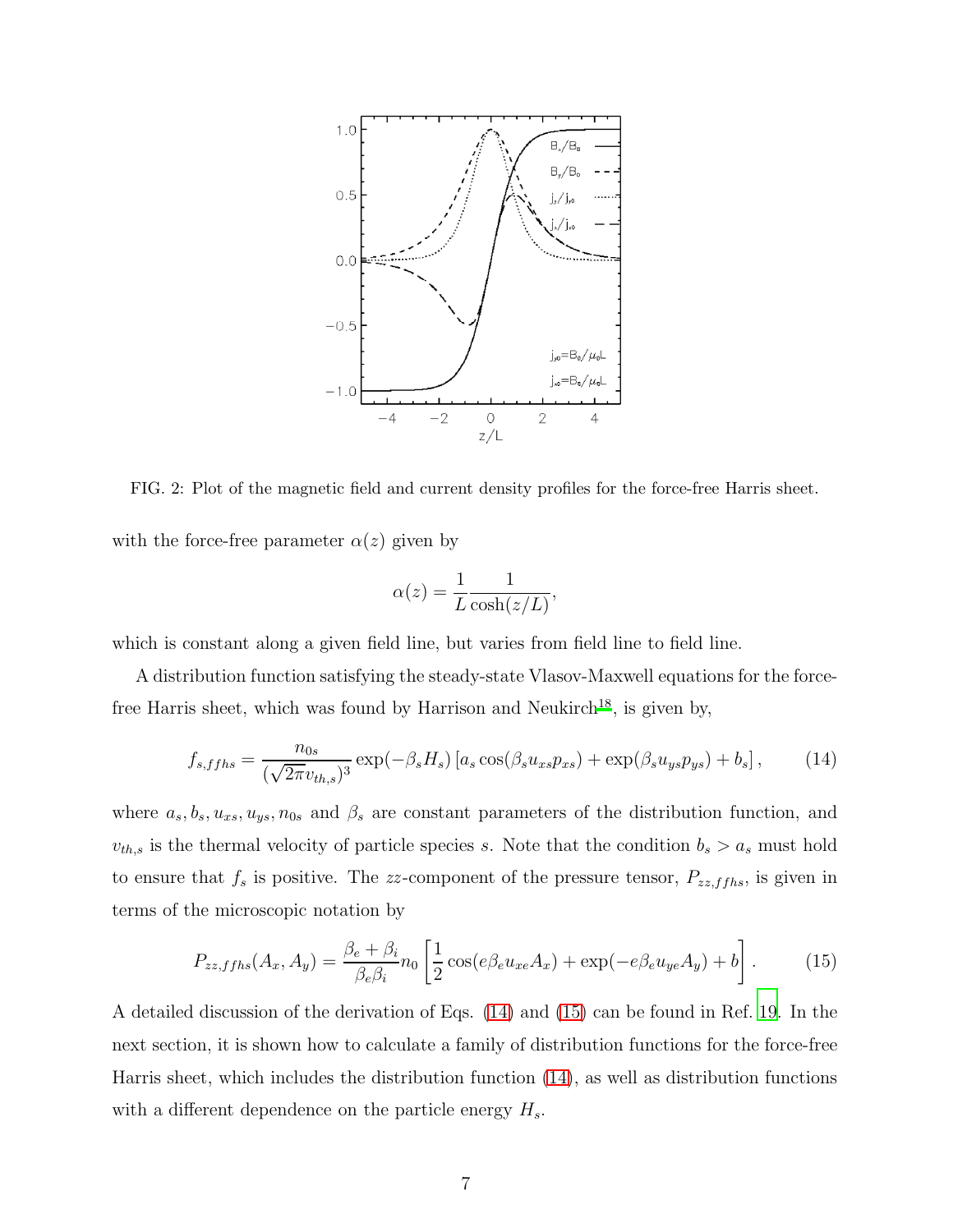# <span id="page-7-0"></span>IV. FINDING A FAMILY OF DISTRIBUTION FUNCTIONS FOR THE FORCE-FREE HARRIS SHEET

Consider a more general distribution function of the form

<span id="page-7-1"></span>
$$
f_{s,g} = \frac{m_s^3}{q_s^4} f_0 h\left(\frac{m_s H_s}{q_s^2}\right) [a_s \cos(\beta_s u_{xs} p_{xs}) + \exp(\beta_s u_{ys} p_{ys}) + b_s],\tag{16}
$$

where h is an arbitrary function of  $(m_s H_s)/q_s^2$  and  $f_0$  is a positive constant. The distribution function [\(16\)](#page-7-1) is of the same form as the distribution function given by Eq. [\(14\)](#page-6-1), but it has a different dependence on the particle energy. It can be shown that, when calculating velocity moments of distribution functions of the form

$$
f_{s,g} = \frac{m_s^3}{q_s^4} F\left(\frac{m_s H_s}{q_s^2}, \frac{p_{xs}}{q_s}, \frac{p_{ys}}{q_s}\right),\tag{17}
$$

it is possible to make the resulting integrals independent of the particle species s whenever  $\phi = 0$ , that is, whenever strict charge neutrality is assumed. This has been shown before for distribution functions depending only on energy and one component of the canonical momentum<sup>[21](#page-19-0)</sup>, and can be used to show that distribution functions of the form  $(16)$  are solutions of the Vlasov-Maxwell equations for the force-free Harris sheet, provided certain conditions on the parameters are satisfied.

The zz-component of the pressure tensor,  $P_{zz,q}$ , can be written as

$$
P_{zz,g}(A_x, A_y, \phi) = \sum_s \frac{1}{m_s^4} \int p_{zs}^2 f_{s,g} d^3p,
$$

where  $d^3p = dp_{xs}dp_{ys}dp_{zs}$ . At this point, the dependence of  $P_{zz,g}$  on  $\phi$  is still stated explicitly. In the later parts of the paper, however, the assumption  $\phi = 0$  will be made.

Defining three new variables  $E, P$  and  $Q$  as

$$
E = \frac{m_s H_s}{q_s^2}
$$

$$
P = \frac{p_{xs}}{q_s},
$$

$$
Q = \frac{p_{ys}}{q_s},
$$

,

and using these as integration variables, gives the pressure as

<span id="page-7-2"></span>
$$
P_{zz,g}(A_x, A_y, \phi) = 2f_0 \sum_{s} \frac{|q_s|}{m_s} \int_{-\infty}^{\infty} \int_{-\infty}^{\infty} \int_{E_{min}}^{\infty} h(E) [a_s \cos(\beta_s u_{xs} q_s P) + \exp(\beta_s u_{ys} q_s Q) + b_s]
$$

$$
\times \left[ 2E - \frac{2m_s \phi}{q_s} - (P - A_x)^2 - (Q - A_y)^2 \right]^{1/2} dEdP dQ, \tag{18}
$$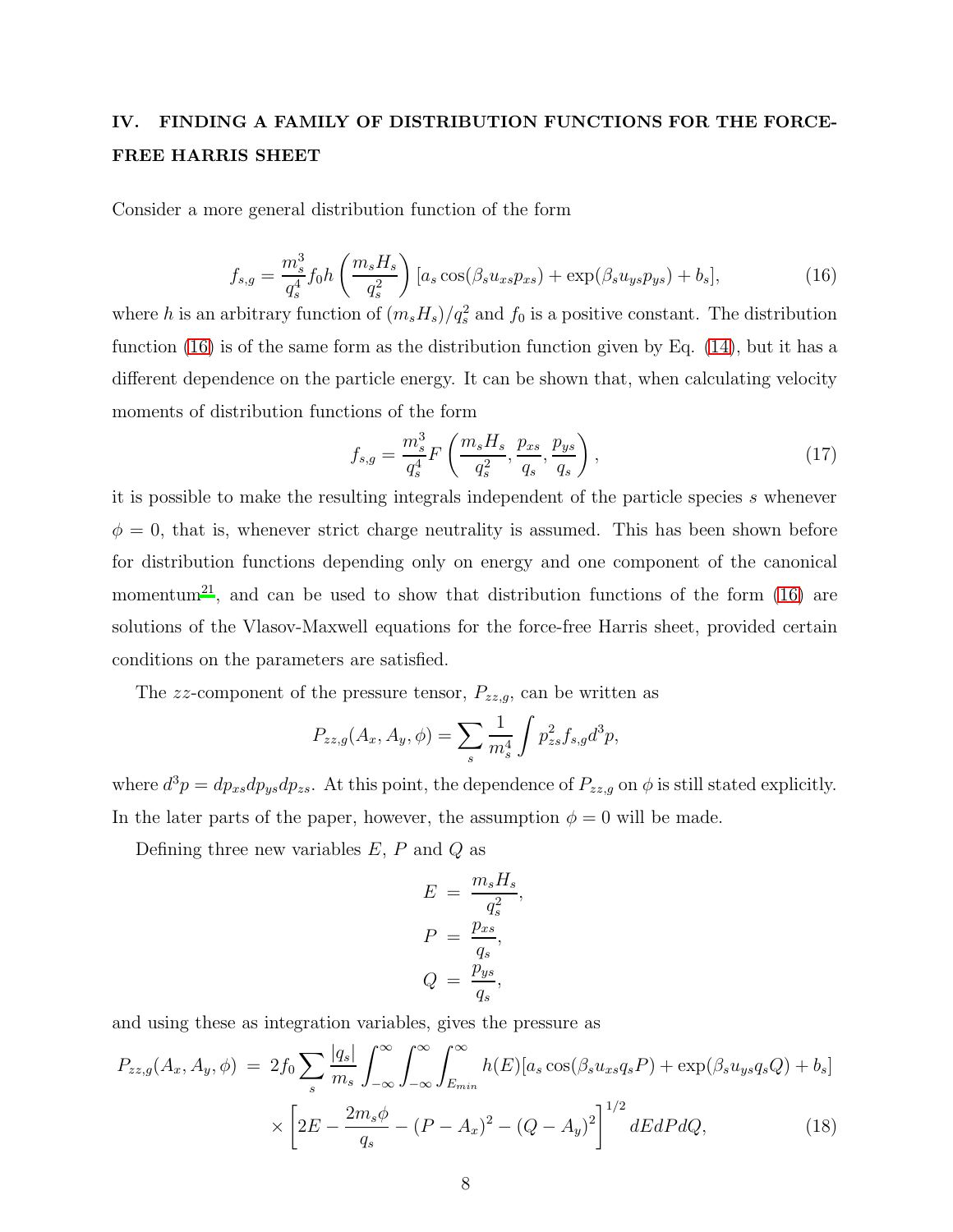where

$$
E_{min} = \frac{1}{2} [(P - A_x)^2 + (Q - A_y)^2] + \frac{m_s \phi}{q_s}.
$$

The charge density,  $\sigma_g$ , can be calculated from  $P_{zz,g}$  using the definition in Eq. [\(8\)](#page-4-3), and is given by

<span id="page-8-0"></span>
$$
\sigma_g = 2f_0 \sum_s \frac{|q_s|}{q_s} \int_{-\infty}^{\infty} \int_{-\infty}^{\infty} \int_{E_{min}}^{\infty} h(E) [a_s \cos(\beta_s u_{xs} q_s P) + \exp(\beta_s u_{ys} q_s Q) + b_s]
$$
  
 
$$
\times \left[2E - \frac{2m_s \phi}{q_s} - (P - A_x)^2 - (Q - A_y)^2\right]^{-1/2} dEdP dQ.
$$
 (19)

It can be seen that the terms inside the integration in Eq.  $(19)$  will all be independent of s, that is they will not depend upon the particle species, if the following three conditions are satisfied,

<span id="page-8-1"></span>
$$
\phi = 0,\tag{20}
$$

$$
e\beta_e|u_{xe}| = e\beta_i|u_{xi}| = \alpha,
$$
\n(21)

$$
-e\beta_e u_{ye} = e\beta_i u_{yi} = \gamma.
$$
\n(22)

The above conditions are consistent with those obtained in Ref. [19.](#page-18-3) Due to the modulus signs in Eq. [\(21\)](#page-8-1), the parameter  $\alpha$  is always positive, and so  $u_{xe}$  and  $u_{xi}$  from the distribution function [\(16\)](#page-7-1) can be positive or negative, and can have the same or opposite sign from each other. The neutrality condition  $\sigma = 0$  gives

$$
\sum_{s} \frac{|q_s|}{q_s} (a_s I_1 + I_2 + b_s I_3) = 0,
$$

where

$$
I_{1} = \int_{-\infty}^{\infty} \int_{-\infty}^{\infty} \int_{E_{min,0}}^{\infty} h(E) \cos(\alpha P)
$$
  
 
$$
\times [2E - (P - A_{x})^{2} - (Q - A_{y})^{2}]^{-1/2} dEdP dQ,
$$
  
\n
$$
I_{2} = \int_{-\infty}^{\infty} \int_{-\infty}^{\infty} \int_{E_{min,0}}^{\infty} h(E) \exp(\gamma Q)
$$
  
\n
$$
\times [2E - (P - A_{x})^{2} - (Q - A_{y})^{2}]^{-1/2} dEdP dQ,
$$
  
\n
$$
I_{3} = \int_{-\infty}^{\infty} \int_{-\infty}^{\infty} \int_{E_{min,0}}^{E_{min,0}} h(E)
$$
  
\n
$$
\times [2E - (P - A_{x})^{2} - (Q - A_{y})^{2}]^{-1/2} dEdP dQ,
$$

where  $E_{min,0}$  is the value of  $E_{min}$  when  $\phi = 0$ . This then gives

$$
(a_i - a_e)I_1 + (b_i - b_e)I_3 = 0,
$$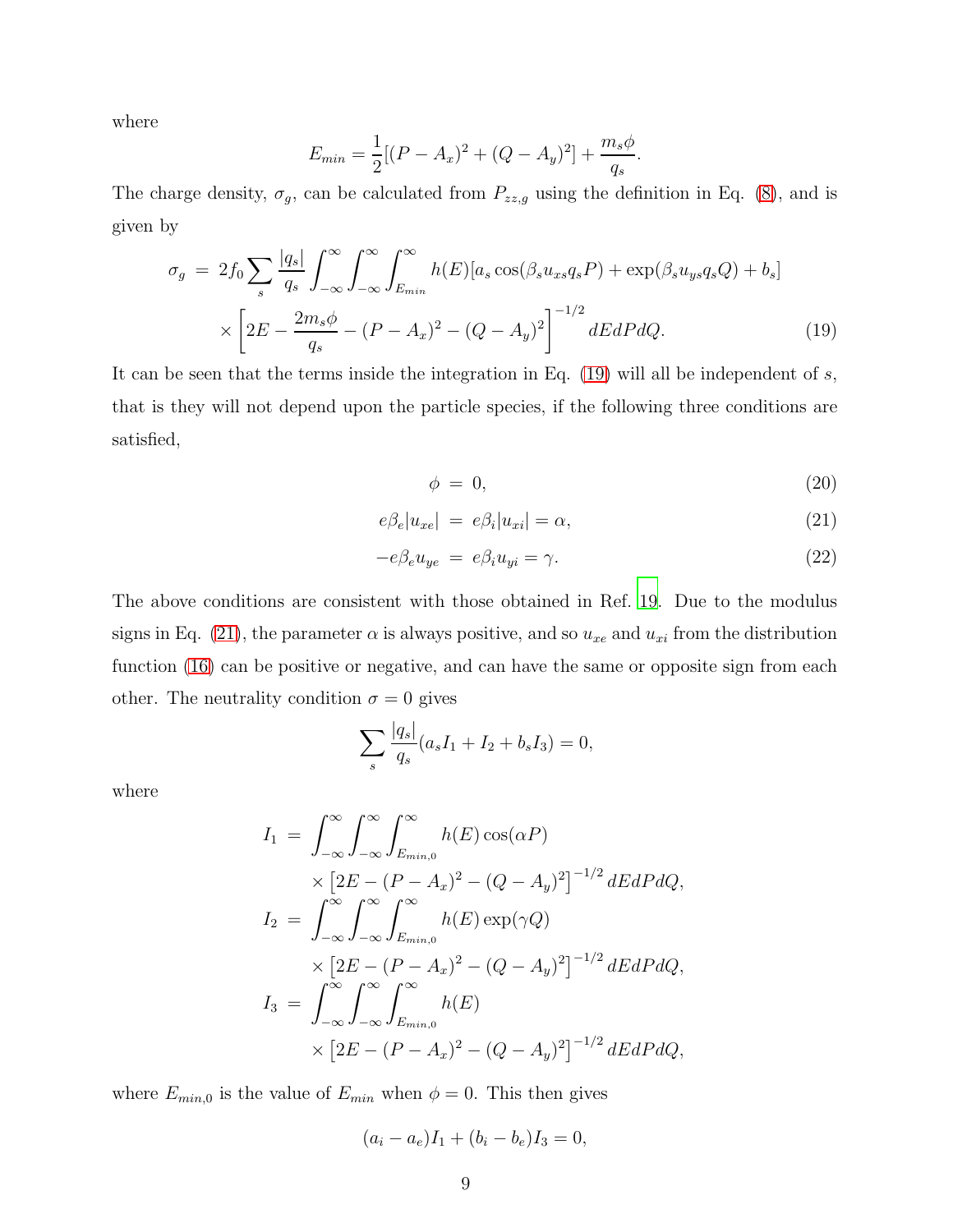which will of course be satisified if

<span id="page-9-0"></span>
$$
a_e = a_i = A,\tag{23}
$$

$$
b_e = b_i = B. \tag{24}
$$

Note that the condition  $b_s > a_s$  mentioned in Section [III](#page-4-0) leads to the condition  $B > A$ , which must be satisfied to ensure that the distribution functions are positive. When the conditions [\(20\)](#page-8-1)-[\(22\)](#page-8-1), [\(23\)](#page-9-0) and [\(24\)](#page-9-0) are satisfied, the pressure  $P_{zz,g}$ , given by Eq. [\(18\)](#page-7-2), can be rewritten as

<span id="page-9-1"></span>
$$
P_{zz,g}(A_x, A_y) = 2f_0 \frac{(m_e + m_i)e}{m_e m_i} [AH_1 \cos(\alpha A_x) + H_2 \exp(\gamma A_y) + BH_3],\tag{25}
$$

where

$$
H_1 = \int_{-\infty}^{\infty} \int_{-\infty}^{\infty} \int_{E_{min,0}}^{\infty} h(E) \left[ 2E - S^2 - T^2 \right]^{1/2} \cos(\alpha S) dE dS dT,
$$
  
\n
$$
H_2 = \int_{-\infty}^{\infty} \int_{-\infty}^{\infty} \int_{E_{min,0}}^{\infty} h(E) \left[ 2E - S^2 - T^2 \right]^{1/2} \exp(\gamma T) dE dS dT,
$$
  
\n
$$
H_3 = \int_{-\infty}^{\infty} \int_{-\infty}^{\infty} \int_{E_{min,0}}^{\infty} h(E) \left[ 2E - S^2 - T^2 \right]^{1/2} dE dS dT,
$$

with  $S = P - A_x$  and  $T = Q - A_y$ . This can be compared with the pressure [\(15\)](#page-6-2), and so the general pressure given by Eq. [\(25\)](#page-9-1) will be equal to the pressure [\(15\)](#page-6-2) if the following additional conditions are satisfied,

<span id="page-9-2"></span>
$$
\frac{2(m_e + m_i)e}{m_e m_i} f_0 H_2 = \frac{\beta_e + \beta_i}{\beta_e \beta_i} n_0,
$$
\n(26)

$$
\frac{AH_1}{H_2} = \frac{1}{2},\tag{27}
$$

$$
\frac{BH_3}{H_2} = b. \tag{28}
$$

When these conditions are satisfied, in addition to conditions  $(20)-(22)$  $(20)-(22)$ ,  $(23)$  and  $(24)$ , Ampère's law in the form given by Eqs.  $(12)$  and  $(13)$  is satisfied for the set of general distribution functions [\(16\)](#page-7-1) and, therefore, they form a family of equilibrium solutions of the Vlasov-Maxwell equations for the force-free Harris sheet, in addition to the known distribu-tion function<sup>[18](#page-18-4)</sup>. In the next section, three explicit examples are given, which show possible choices of the function  $h(m_s H_s/q_s^2) = h(E)$ . The validity of the conditions [\(26\)](#page-9-2)-[\(28\)](#page-9-2) will of course depend on the choice of the function  $h(E)$ , and this will be discussed in each of the three examples.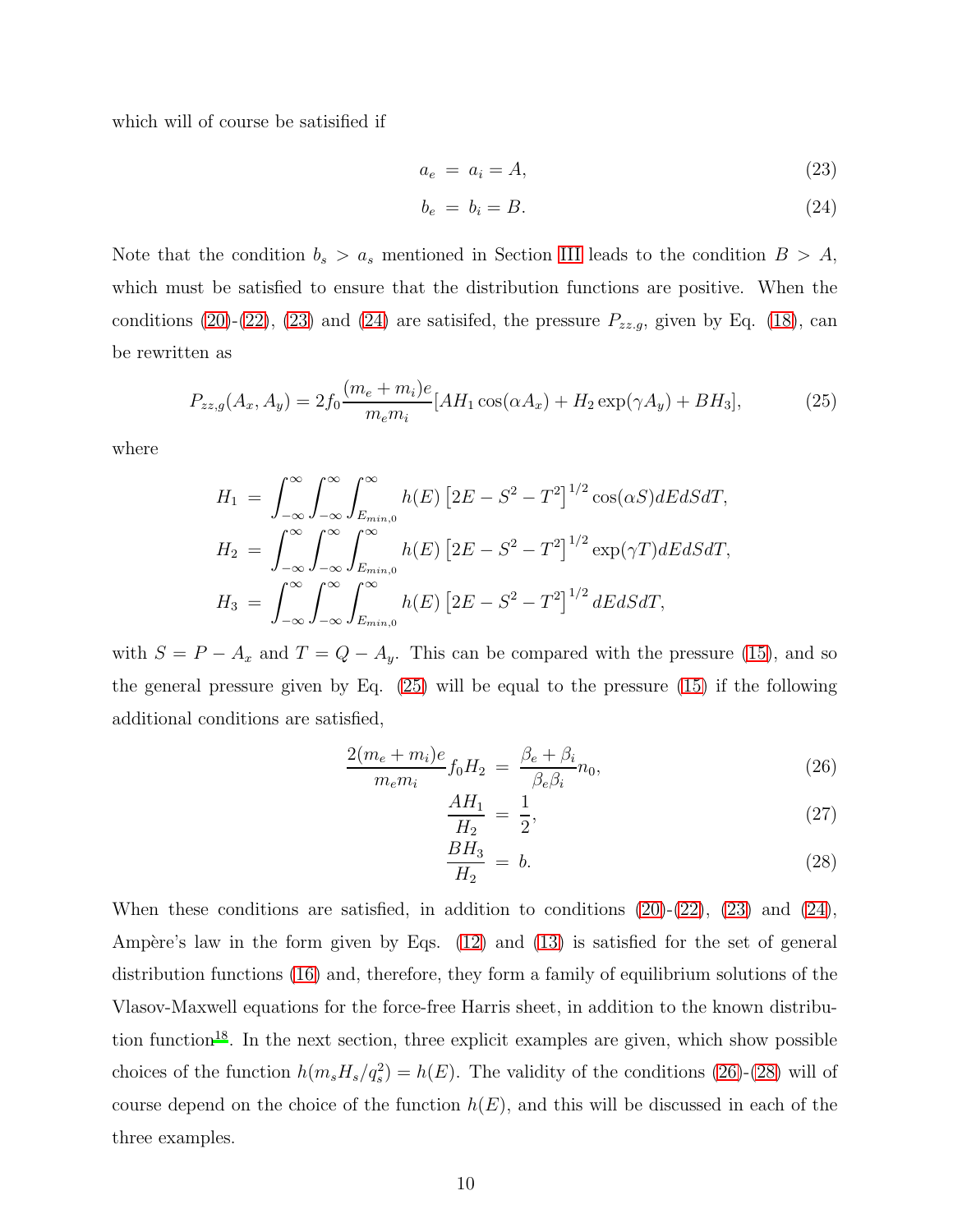# <span id="page-10-0"></span>V. EXAMPLES OF NEW DISTRIBUTION FUNCTIONS

The following three examples in this section illustrate the use of the method discussed in Section [IV,](#page-7-0) for various choices of the function  $h(m_s H_s/q_s^2) = h(E)$ .

#### A. Delta Function

Consider a distribution function of the form [\(16\)](#page-7-1), with the function  $h(m_sH_s/q_s^2) = h(E)$ given by a delta function,

<span id="page-10-1"></span>
$$
h(E) = \delta(E - E_0),\tag{29}
$$

where  $E_0 > E_{min,0}$ . This corresponds to a case where the distribution function is zero everywhere except for one particular value of the energy  $(E = E_0)$ , and so all particles are assumed to have the same energy. Carrying out the E-integration first gives  $P_{zz,g}$  as

$$
P_{zz,g}(A_x, A_y) = 2f_0 \sum_{s} \frac{|q_s|}{m_s} \left[ A \cos(\alpha A_x) \int_{-\infty}^{\infty} \int_{-\infty}^{\infty} (2E_0 - S^2 - T^2)^{1/2} \cos(\alpha S) dS dT + \exp(\gamma A_y) \int_{-\infty}^{\infty} \int_{-\infty}^{\infty} (2E_0 - S^2 - T^2)^{1/2} \exp(\gamma T) dS dT + B \int_{-\infty}^{\infty} \int_{-\infty}^{\infty} (2E_0 - S^2 - T^2)^{1/2} dS dT \right].
$$

Using cylindrical coordinates  $(r,\theta)$ , with

<span id="page-10-2"></span>
$$
S^2 + T^2 = 2E_0 r^2, \tag{30}
$$

$$
S = \sqrt{2E_0}r\cos\theta,\tag{31}
$$

$$
T = \sqrt{2E_0}r\sin\theta,\tag{32}
$$

then gives

$$
P_{zz,g}(A_x, A_y) = 2\sqrt{8E_0^3} f_0 \frac{(m_e + m_i)e}{m_e m_i} \left[ A \cos(\alpha A_x) \int_0^{2\pi} \int_0^1 r(1 - r^2)^{1/2} \cos(\alpha' r \cos \theta) dr d\theta + \exp(\gamma A_y) \int_0^{2\pi} \int_0^1 r(1 - r^2)^{1/2} \exp(\gamma' r \sin \theta) dr d\theta + \frac{2\pi B}{3} \right],
$$

where

<span id="page-10-3"></span>
$$
\alpha' = \sqrt{2E_0}\alpha,\tag{33}
$$

$$
\gamma' = \sqrt{2E_0}\gamma. \tag{34}
$$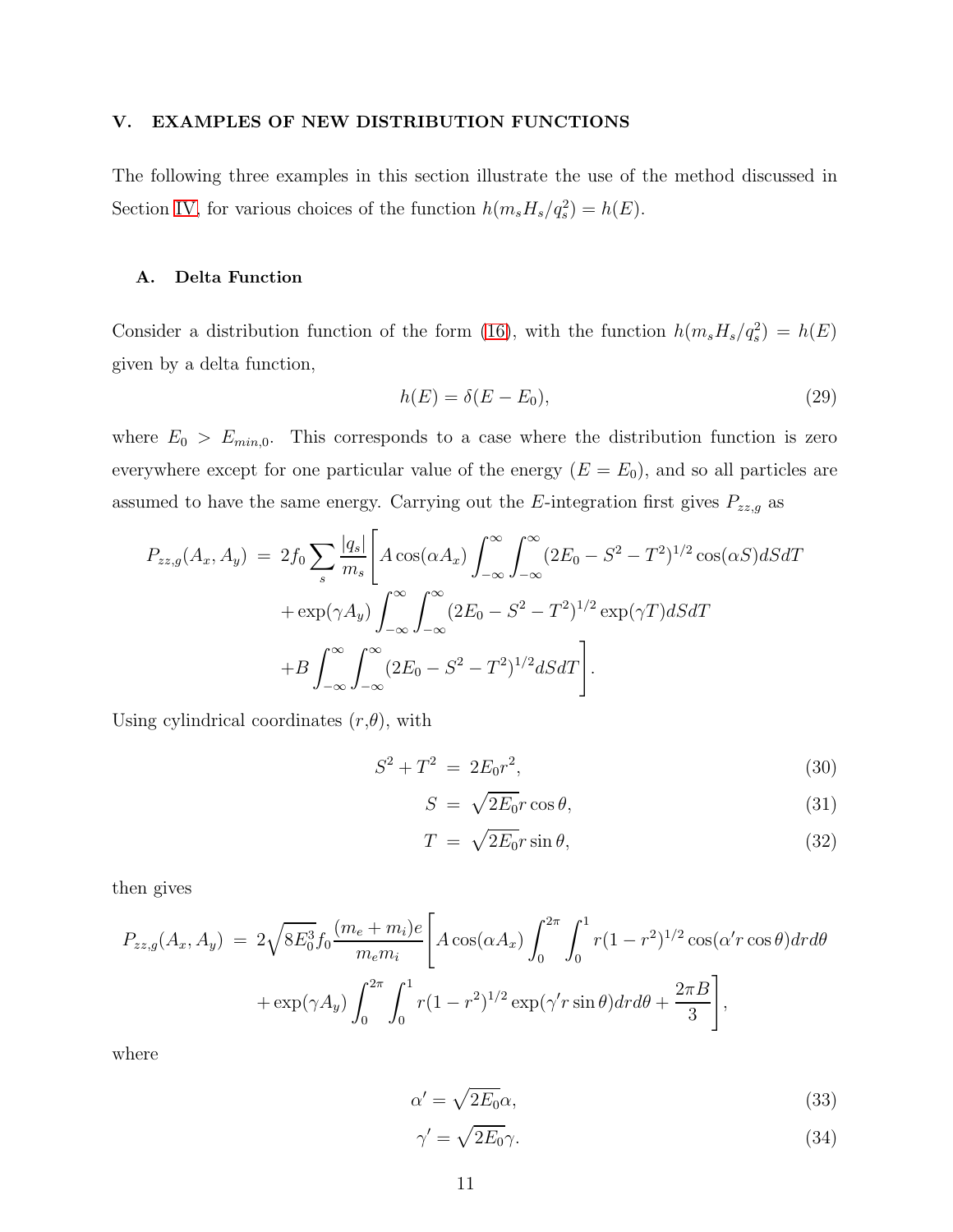The remaining integrations can then be carried out by using the formulae [\(A1\)](#page-17-0)-[\(A4\)](#page-18-14) given in the Appendix. This gives  $P_{zz,g}$  as

<span id="page-11-0"></span>
$$
P_{zz,g}(A_x, A_y) = 4\pi \sqrt{8E_0^3} f_0 \frac{(m_e + m_i)e}{m_e m_i} \left[ A \sqrt{\frac{\pi}{2\alpha'^3}} J_{3/2}(\alpha') \cos(\alpha A_x) + \sqrt{\frac{\pi i}{2\gamma'^3}} J_{3/2}(i\gamma') \exp(\gamma A_y) + \frac{B}{3} \right].
$$
\n(35)

The Bessel functions  $J_{3/2}$  in Eq. [\(35\)](#page-11-0), of fractional order, can be written in terms of spherical Bessel functions  $j_1$  (of integer order) through the identity

<span id="page-11-3"></span>
$$
j_n(z) = \sqrt{\frac{\pi}{2z}} J_{n+1/2}(z),
$$
\n(36)

which gives,

$$
J_{3/2}(z) = \sqrt{\frac{2z}{\pi}} j_1(z),
$$

where

<span id="page-11-4"></span>
$$
j_1(z) = \frac{\sin z}{z^2} - \frac{\cos z}{z}.
$$
 (37)

This gives  $P_{zz,g}$  as

<span id="page-11-1"></span>
$$
P_{zz,g}(A_x, A_y) = 4\pi f_0 \frac{(m_e + m_i)e}{m_e m_i} \frac{\sqrt{8E_0^3}}{\gamma'^3} (\gamma' \cosh \gamma' - \sinh \gamma')
$$
  

$$
\times \left[ A \cos(\alpha A_x) \frac{\gamma'^3}{\alpha'^3} \left( \frac{\sin \alpha' - \alpha' \cos \alpha'}{\gamma' \cosh \gamma' - \sinh \gamma'} \right) + \exp(\gamma A_y) + \frac{B}{3} \left( \frac{\gamma'^3}{\gamma' \cosh \gamma' - \sinh \gamma'} \right) \right].
$$
 (38)

The conditions  $(26)-(28)$  $(26)-(28)$  for the pressure  $(38)$  to be equal to the pressure  $(15)$  are then given by

<span id="page-11-2"></span>
$$
\frac{\beta_e + \beta_i}{\beta_e \beta_i} n_0 = 4\pi f_0 \frac{(m_e + m_i)e}{m_e m_i} \frac{\sqrt{8E_0^3}}{\gamma'^3} \left(\gamma' \cosh \gamma' - \sinh \gamma'\right),\tag{39}
$$

$$
\frac{1}{2} = A \frac{\gamma'^3}{\alpha'^3} \left( \frac{\sin \alpha' - \alpha' \cos \alpha'}{\gamma' \cosh \gamma' - \sinh \gamma'} \right),\tag{40}
$$

$$
b = \frac{B}{3} \left( \frac{\gamma'^3}{\gamma' \cosh \gamma' - \sinh \gamma'} \right),\tag{41}
$$

and the condition  $B > A$  gives rise to the following condition on b

$$
b > \frac{1}{6} \left( \frac{\alpha'^3}{\sin \alpha' - \alpha' \cos \alpha'} \right). \tag{42}
$$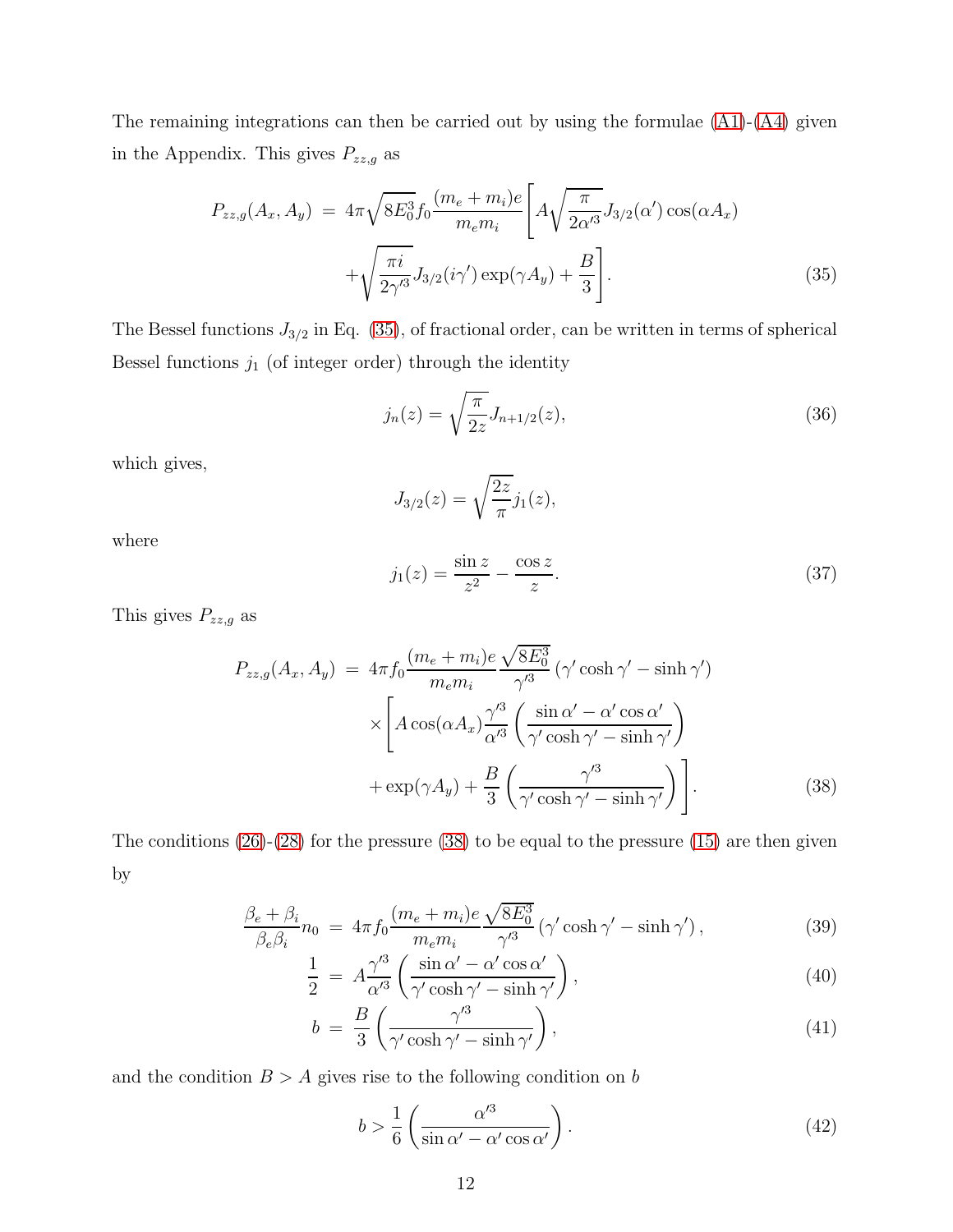The right-hand side of condition [\(39\)](#page-11-2) is always positive since the  $\gamma'$ -dependent function,  $(\gamma' \cosh \gamma' - \sinh \gamma')/\gamma'^3$ , is always positive, regardless of the value of  $\gamma'$ . Note also that  $m_s, e, E_0, f_0 > 0$ . Condition [\(39\)](#page-11-2) is, therefore, a valid condition since its left-hand side is also always positive  $(\beta_s, n_0 > 0)$ . The constant A in condition [\(40\)](#page-11-2) is positive, and the  $\gamma'$ -dependent part is the same as in condition [\(39\)](#page-11-2) which, as discussed, is always positive for any value of  $\gamma'$ . The  $\alpha'$ -dependent part is given by

$$
\frac{\sin \alpha' - \alpha' \cos \alpha'}{\alpha'^3} = \frac{j_1(\alpha')}{\alpha'},\tag{43}
$$

which can be positive or negative due to the spherical Bessel function  $j_1(\alpha')$ , shown in Fig. [3.](#page-12-0) Condition [\(40\)](#page-11-2) is, therefore, only valid in the regions where  $j_1(\alpha') > 0$ . It can be seen from Fig. [3](#page-12-0) that it is valid for small values of  $\alpha'$ . Condition [\(41\)](#page-11-2) is also a valid condition, since both the left- and right-hand sides are positive (B is positive and the  $\gamma'$ -dependent part is positive). The fact that  $\gamma'$  can be positive or negative means that the parameters  $u_{ye}$ and  $u_{yi}$  from the distribution function [\(16\)](#page-7-1) (with the function  $h(m_s H_s/q_s^2) = h(E)$  given by Eq. [\(29\)](#page-10-1)) can be positive or negative, but must have opposite signs from each other through the definition [\(22\)](#page-8-1) of  $\gamma = \gamma'/\sqrt{2E_0}$ .



<span id="page-12-0"></span>FIG. 3: The spherical Bessel function  $j_1(\alpha')$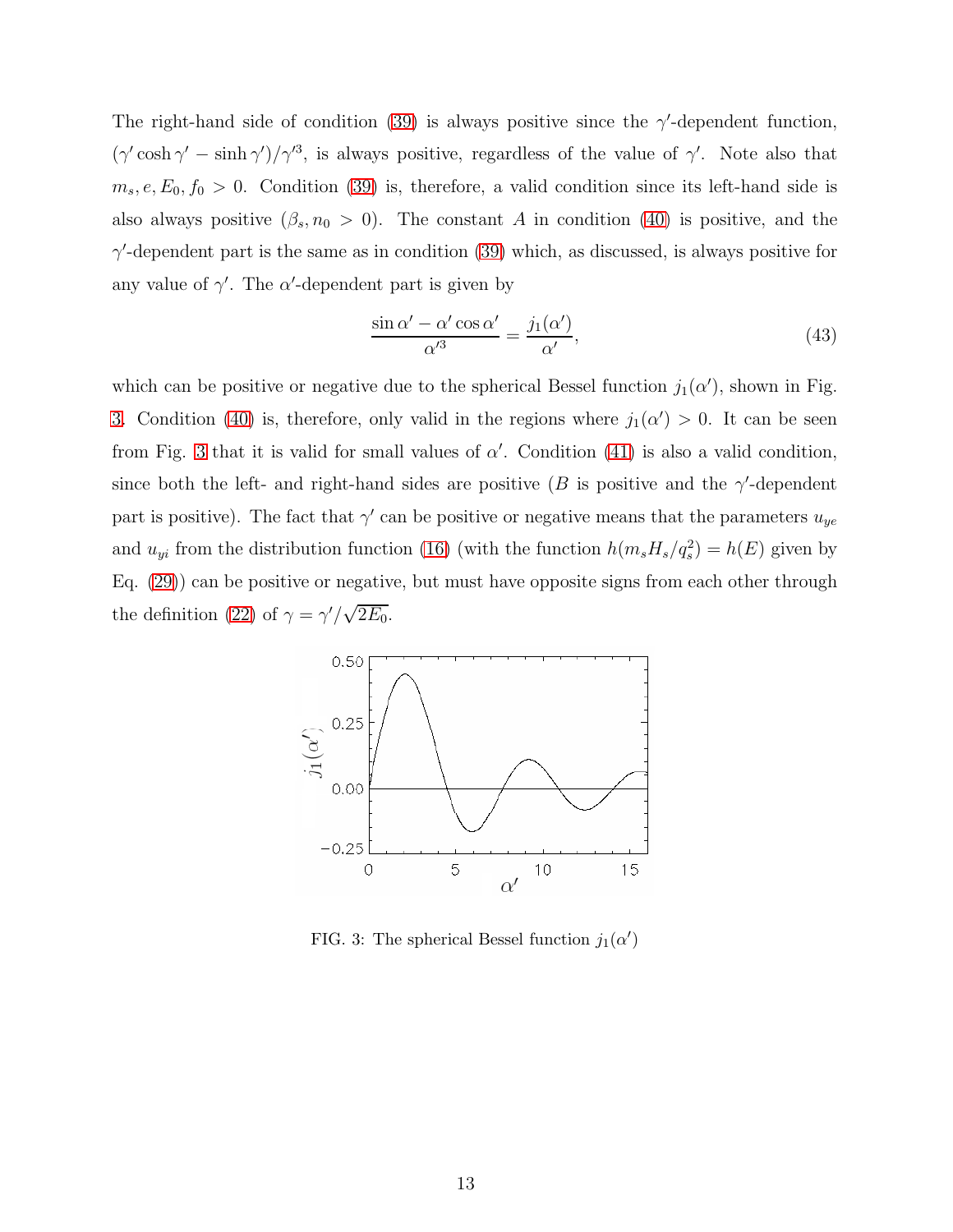## B. Step Function

Consider a distribution function of the form [\(16\)](#page-7-1), with the function  $h(m_s H_s/q_s^2) = h(E)$ given by a step function,

<span id="page-13-2"></span>
$$
h(E) = \Theta(E_0 - E) = \begin{cases} 1, & E \le E_0 \\ 0, & E_0 < E \end{cases} \tag{44}
$$

The E-integral is the same for each part of  $P_{zz,g}$ , and is given by

$$
\int_{E_{min,0}}^{\infty} \Theta(E_0 - E)(2E - S^2 - T^2)^{1/2} dE = \int_{E_{min,0}}^{E_0} (2E - S^2 - T^2)^{1/2} dE
$$
  
= 
$$
\frac{1}{3} (2E_0 - S^2 - T^2)^{3/2}.
$$

Using a cylindrical coordinate system  $(r, \theta)$  as in the first example (see Eqs. [\(30\)](#page-10-2)-[\(32\)](#page-10-2)), the resulting integrals can then be evaluated in a similar way to the previous example (see the Appendix for details). Then, using Eq. [\(36\)](#page-11-3) as in the previous example, the resulting Bessel functions (of order  $5/2$ ) can be expressed in terms of the spherical Bessel function  $j_2$ , where

$$
j_2(z) = \left(\frac{3}{z^3} - \frac{1}{z}\right) \sin z - \frac{3}{z^2} \cos z.
$$

The pressure is then given by

<span id="page-13-0"></span>
$$
P_{zz,g}(A_x, A_y) = 4\pi f_0 \frac{(m_e + m_i)e}{m_e m_i} \frac{\sqrt{32E_0^5}}{\gamma'^5} \left[ (3 + \gamma'^2) \sinh \gamma' - 3\gamma' \cosh \gamma' \right]
$$

$$
\times \left[ A \cos(\alpha A_x) \frac{\gamma'^5}{\alpha'^5} \frac{(3 - \alpha'^2) \sin \alpha' - 3\alpha' \cos \alpha'}{(3 + \gamma'^2) \sinh \gamma' - 3\gamma' \cosh \gamma' + \exp(\gamma A_y) + \frac{B}{15} \frac{\gamma'^5}{(3 + \gamma'^2) \sinh \gamma' - 3\gamma' \cosh \gamma'} \right],
$$
(45)

where  $\alpha'$  and  $\gamma'$  are given by Eqs. [\(33\)](#page-10-3) and [\(34\)](#page-10-3). The conditions [\(26\)](#page-9-2)-[\(28\)](#page-9-2) for the pressure [\(45\)](#page-13-0) to be equal to [\(15\)](#page-6-2) are then given by

<span id="page-13-1"></span>
$$
\frac{\beta_e + \beta_i}{\beta_e \beta_i} n_0 = 4\pi f_0 \frac{(m_e + m_i)e}{m_e m_i} \frac{\sqrt{32E_0^5}}{\gamma^5} \left[ (3 + \gamma'^2) \sinh \gamma' - 3\gamma' \cosh \gamma' \right],\tag{46}
$$

$$
\frac{1}{2} = A \frac{\gamma'^5}{\alpha'^5} \frac{(3 - \alpha'^2) \sin \alpha' - 3\alpha' \cos \alpha'}{(3 + \gamma'^2) \sinh \gamma' - 3\gamma' \cosh \gamma'},\tag{47}
$$

$$
b = \frac{B}{15} \frac{\gamma'^5}{(3 + \gamma'^2)\sinh\gamma' - 3\gamma'\cosh\gamma'},\tag{48}
$$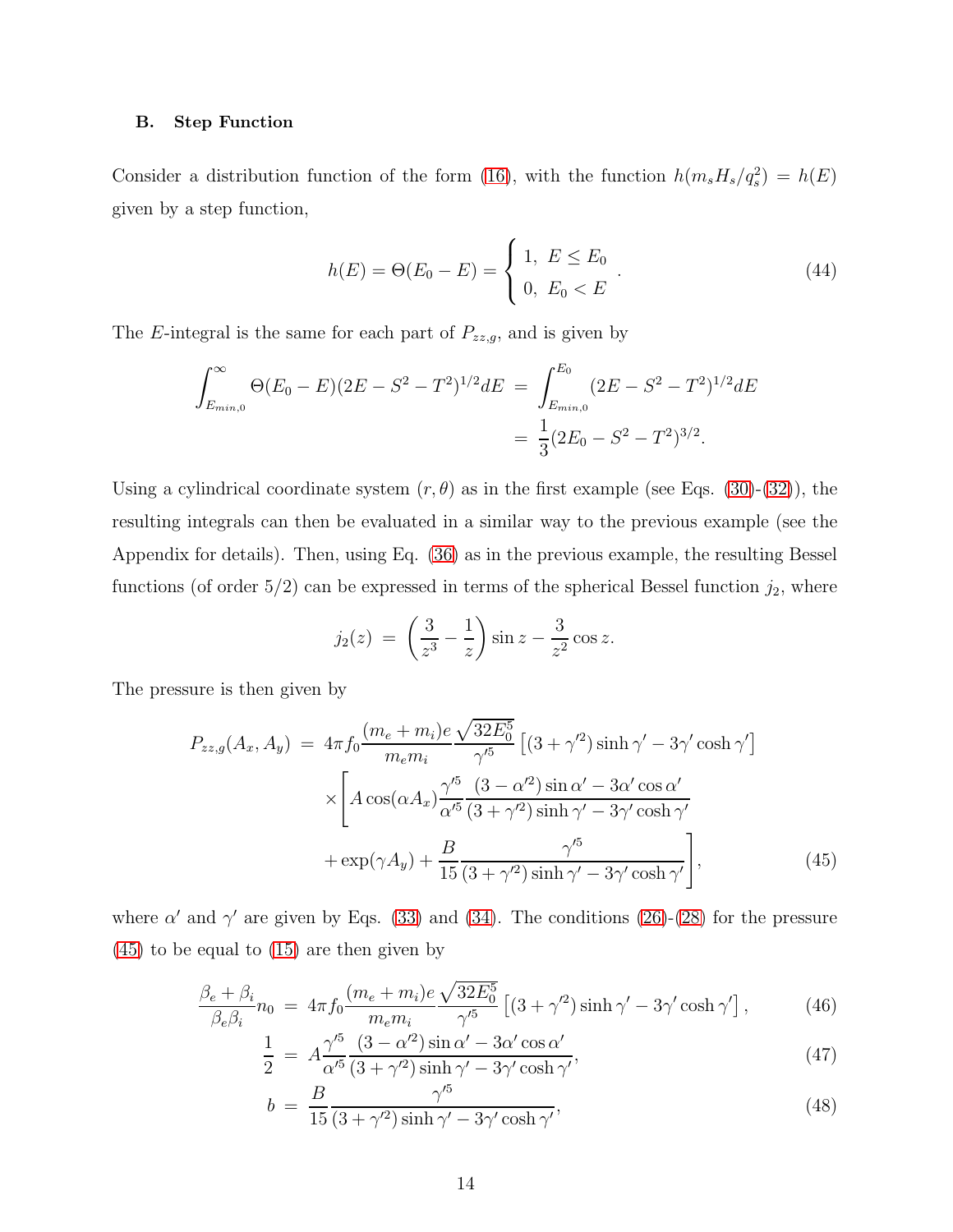and the condition  $B > A$  gives the following condition on b,

$$
b > \frac{1}{30} \frac{\alpha'^5}{(3 - \alpha'^2) \sin \alpha' - 3\alpha' \cos \alpha'}.
$$
\n(49)

The right-hand side of condition [\(46\)](#page-13-1) is always positive since the  $\gamma'$ -dependent function,  $((3 + \gamma^2) \sinh \gamma' - 3\gamma' \cosh \gamma')/\gamma^{5}$ , is always positive, regardless of the value of  $\gamma'$ . Note also that  $m_s, e, E_0, f_0 > 0$ . Condition [\(46\)](#page-13-1) is, therefore, a valid condition since its left-hand side is also always positive  $(\beta_s, n_0 > 0)$ . The constant A in condition [\(47\)](#page-13-1) is positive, and the  $\gamma'$ -dependent part is the same as in condition [\(46\)](#page-13-1) which, as discussed, is always positive for any value of  $\gamma'$ . The  $\alpha'$ -dependent part is given by

$$
\frac{(3 - \alpha'^2)\sin\alpha' - 3\alpha'\cos\alpha'}{\alpha'^5} = \frac{j_2(\alpha')}{\alpha'^2},\tag{50}
$$

which can be positive or negative due to the spherical Bessel function  $j_2(\alpha')$ , which has a similar profile (qualitatively) to that of the spherical Bessel function  $j_1(\alpha')$ , shown in Fig. [3.](#page-12-0) Condition [\(47\)](#page-13-1) is, therefore, only valid in the regions where  $j_2(\alpha') > 0$ . Condition  $(48)$  is also a valid condition, since both the left- and right-hand sides are positive  $(B \text{ is } 1)$ positive and the  $\gamma'$ -dependent part is positive). The fact that  $\gamma'$  can be positive or negative means that the parameters  $u_{ye}$  and  $u_{yi}$  from the distribution function [\(16\)](#page-7-1) (with the function  $h(m_s H_s/q_s^2) = h(E)$  given by [\(44\)](#page-13-2)) can be positive or negative, but must have opposite signs from each other through the definition [\(22\)](#page-8-1) of  $\gamma = \gamma'/\sqrt{2E_0}$ .

### C. Power of  $E_0 - E$

Consider a distribution function of the form [\(16\)](#page-7-1), with the function  $h(m_s H_s/q_s^2) = h(E)$ given by

$$
h(E) = \begin{cases} (E_0 - E)^{\chi}, & E < E_0 \\ 0, & E_0 \le E \end{cases}
$$

where  $\chi > -1$ . When calculating  $P_{zz,g}$  using Eq. [\(25\)](#page-9-1), the E-integration is the same in each triple integral, and is given by

<span id="page-14-1"></span>
$$
\int_{E_{min,0}}^{E_0} (E_0 - E)^{\chi} [2(E - E_{min,0})]^{1/2} dE, \tag{51}
$$

which can be written as

<span id="page-14-0"></span>
$$
\sqrt{2} \int_0^{\psi_0} \psi^\chi (\psi_0 - \psi)^{1/2} d\psi,\tag{52}
$$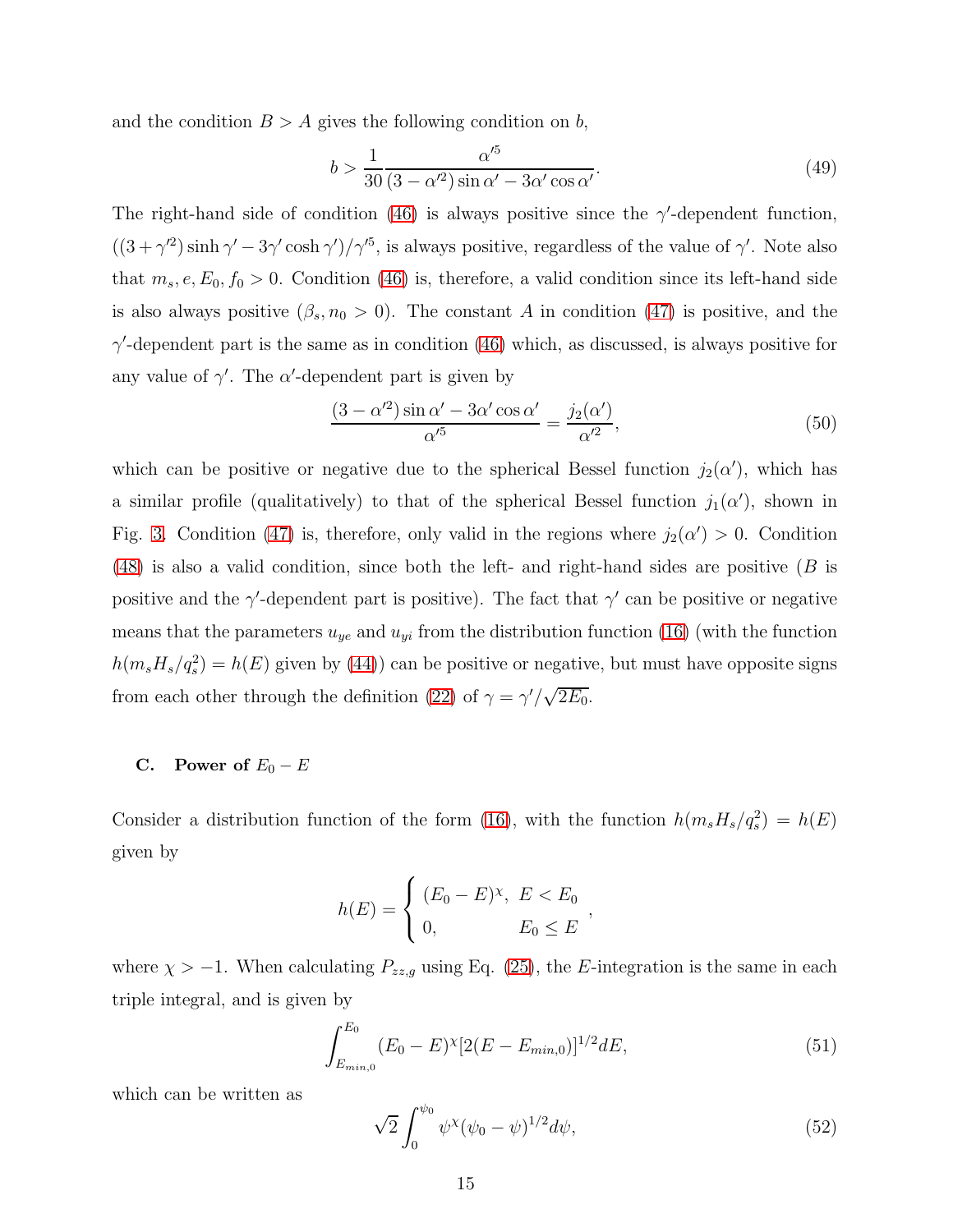where  $\psi = E_0 - E$  and  $\psi_0 = E_0 - E_{min,0}$ . The integral [\(52\)](#page-14-0) can be evaluated by using the formula

$$
\int_0^z t^{\nu-1}(z-t)^{\mu-1}dt = z^{\mu+\nu-1}B(\mu,\nu),
$$

where  $B(\mu, \nu)$  is a beta function defined by

$$
B(\mu, \nu) = \frac{\Gamma(\mu)\Gamma(\nu)}{\Gamma(\mu + \nu)},
$$

and  $\Re \mu > 0$ ,  $\Re \nu > 0$  (which gives  $\chi > -1$ ). The integral [\(51\)](#page-14-1) is then given by

$$
\int_{E_{min,0}}^{E_0} (E_0 - E)^{\chi} [2(E - E_{min,0})]^{1/2} dE
$$
  
= 
$$
\frac{\sqrt{\pi}}{4.2\chi} \frac{\Gamma(\chi + 1)}{\Gamma + 5/2} (2E_0 - S^2 - T^2)^{3/2 + \chi},
$$

(note that  $E_{min,0} = (1/2)(S^2 + T^2)$ ). Using a cylindrical coordinate system as before (see Eqs. [\(30\)](#page-10-2)-[\(32\)](#page-10-2)) gives  $P_{zz,g}$  as

$$
P_{zz,g}(A_x, A_y) = \frac{f_0(m_e + m_i)e}{m_e m_i} \frac{\sqrt{\pi}}{2x+1} \frac{\Gamma(\chi+1)}{\Gamma(\chi+5/2)} (2E_0)^{\chi+5/2}
$$
  
 
$$
\times \left[ A \cos(\alpha A_x) \int_0^{2\pi} \int_0^1 r(1-r^2)^{3/2+\chi} \cos(\alpha' r \cos \theta) dr d\theta + \exp(\gamma A_y) \int_0^{2\pi} \int_0^1 r(1-r^2)^{3/2+\chi} \exp(\gamma' r \sin \theta) dr d\theta + \frac{\pi B}{\chi+5/2} \right],
$$

where, as in the previous two examples,  $\alpha'$  and  $\gamma'$  are given by Eqs. [\(33\)](#page-10-3) and [\(34\)](#page-10-3). As in the previous two examples, the remaining integrations can be carried out by using the formulae in the Appendix. The pressure  $P_{zz,g}$  is then given by

<span id="page-15-0"></span>
$$
P_{zz,g}(A_x, A_y) = (2\pi)^{3/2} \frac{f_0(m_e + m_i)e}{m_e m_i} \Gamma(\chi + 1)(2E_0)^{\chi + 5/2} \frac{J_{\chi + 5/2}(i\gamma')}{(i\gamma')^{\chi + 5/2}} \\
\times \left[ A \left( \frac{i\gamma'}{\alpha'} \right)^{\chi + 5/2} \frac{J_{\chi + 5/2}(\alpha')}{J_{\chi + 5/2}(i\gamma')} \cos(\alpha A_x) + \exp(\gamma A_y) + \frac{B(i\gamma')^{\chi + 5/2}}{2\chi + 3/2} \Gamma(\chi + 7/2) J_{\chi + 5/2}(i\gamma') \right].
$$
\n(53)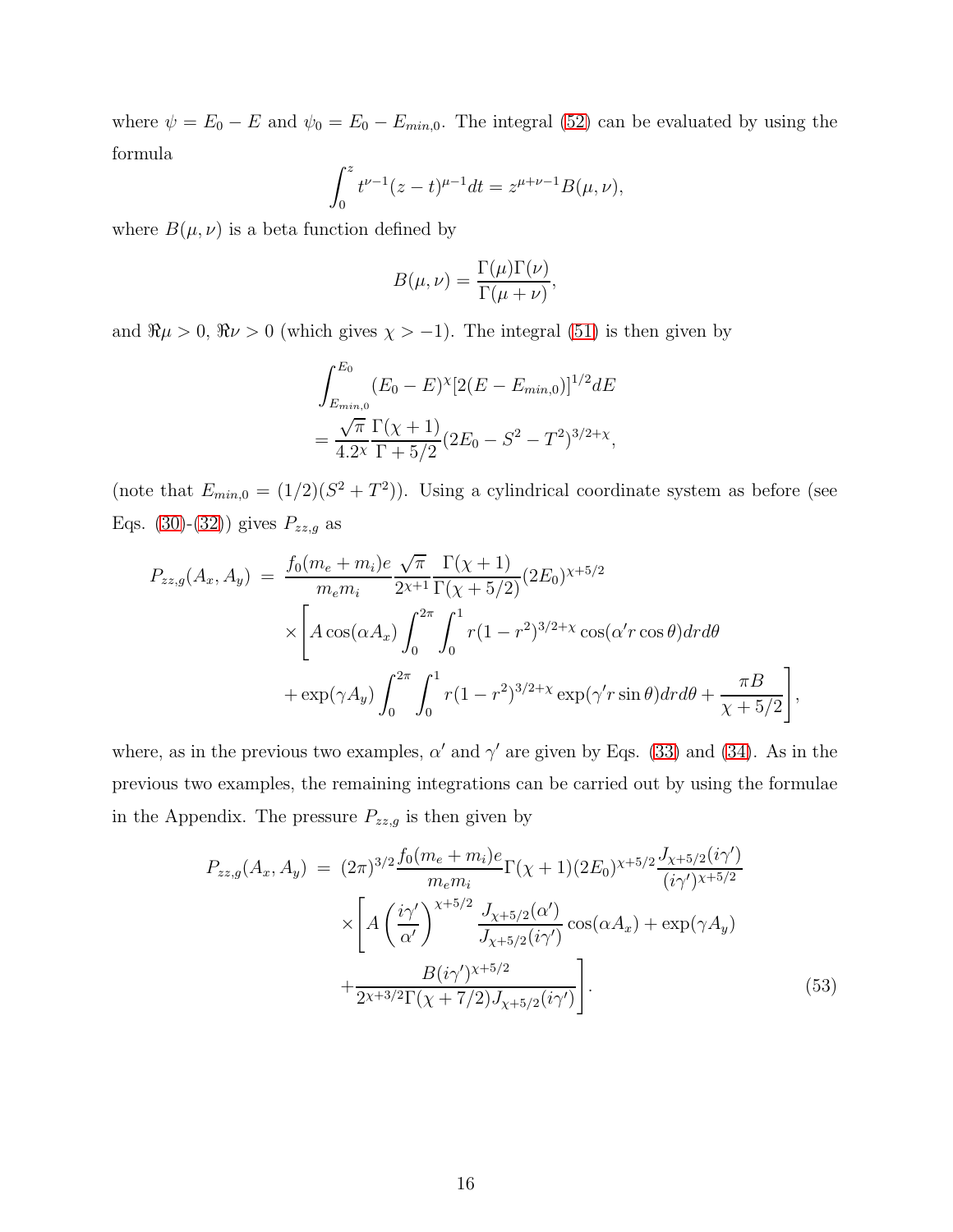The conditions  $(26)-(28)$  $(26)-(28)$  for the pressure  $(53)$  to be equal to  $(15)$  are then given by,

<span id="page-16-1"></span>
$$
\frac{\beta_e + \beta_i}{\beta_e \beta_i} n_0 = (2\pi)^{3/2} \frac{f_0(m_e + m_i)e}{m_e m_i} \Gamma(\chi + 1)(2E_0)^{\chi + 5/2} \times \frac{J_{\chi + 5/2}(i\gamma')}{(i\gamma)^{\chi + 5/2}} \tag{54}
$$

$$
\frac{1}{2} = A \left(\frac{i\gamma'}{\alpha'}\right)^{\chi+5/2} \frac{J_{\chi+5/2}(\alpha')}{J_{\chi+5/2}(i\gamma')} \tag{55}
$$

$$
b = \frac{B(i\gamma')^{\chi+5/2}}{2^{\chi+3/2}\Gamma(\chi+7/2)J_{\chi+5/2}(i\gamma')}.
$$
\n(56)

Conditions [\(54\)](#page-16-1) to [\(56\)](#page-16-1) reduce to the two conditions

<span id="page-16-2"></span>
$$
\frac{J_{\chi+5/2}(\gamma')}{\gamma'^{\chi+5/2}} > 0,
$$
\n(57)

$$
\frac{J_{\chi+5/2}(\alpha')}{\alpha'^{\chi+5/2}} > 0,
$$
\n(58)

on removing known positive quantities from the inequalities and using the fact that  $J_{\nu}(iz)$  =  $i^{\nu}J_{\nu}(z)$ . The condition  $B > A$  gives the following condition on b

$$
b > \frac{(\alpha')^{\chi+5/2}}{2^{\chi+5/2}\Gamma(\chi+7/2)J_{\chi+5/2}(\alpha')}.
$$

The condition [\(57\)](#page-16-2) contains a root of  $\gamma'$  meaning that, in general,  $\gamma'$  must be positive, and so the conditions [\(57\)](#page-16-2) and [\(58\)](#page-16-2) are satisfied in the regions where  $J_{\chi+5/2}(\alpha')$  and  $J_{\chi+5/2}(\gamma')$  are positive (note again that  $\alpha' = \sqrt{2E_0} \alpha > 0$  through the definition [\(21\)](#page-8-1)). Note that, when  $\chi$ is an integer, the identity [\(36\)](#page-11-3) can be used to express the Bessel functions  $J_{n+1/2}$  in terms of spherical Bessel functions  $j_n$ . This was done in the previous example (which corresponds to  $\chi = 0$ ). In that example, the conditions [\(54\)](#page-16-1) to [\(56\)](#page-16-1) were expressed in terms of sin  $\alpha'$ , cos  $\alpha'$ ,  $\sinh \gamma'$  and  $\cosh \gamma'$  (from the spherical Bessel function  $j_1$  given by [\(37\)](#page-11-4)) and it was observed that  $\gamma'$  could be positive or negative without violating the conditions on the parameters (the fractional part of the power of  $\gamma'$  cancelled out).

#### <span id="page-16-0"></span>VI. SUMMARY AND CONCLUSIONS

A method has been presented, which shows how to calculate a new family of distribution functions for the force-free Harris sheet, providing certain conditions on the parameters are satisfied. This family includes the known distribution function found by Harrison and Neukirch<sup>[18](#page-18-4)</sup>, as well as distribution functions with a different dependence on the particle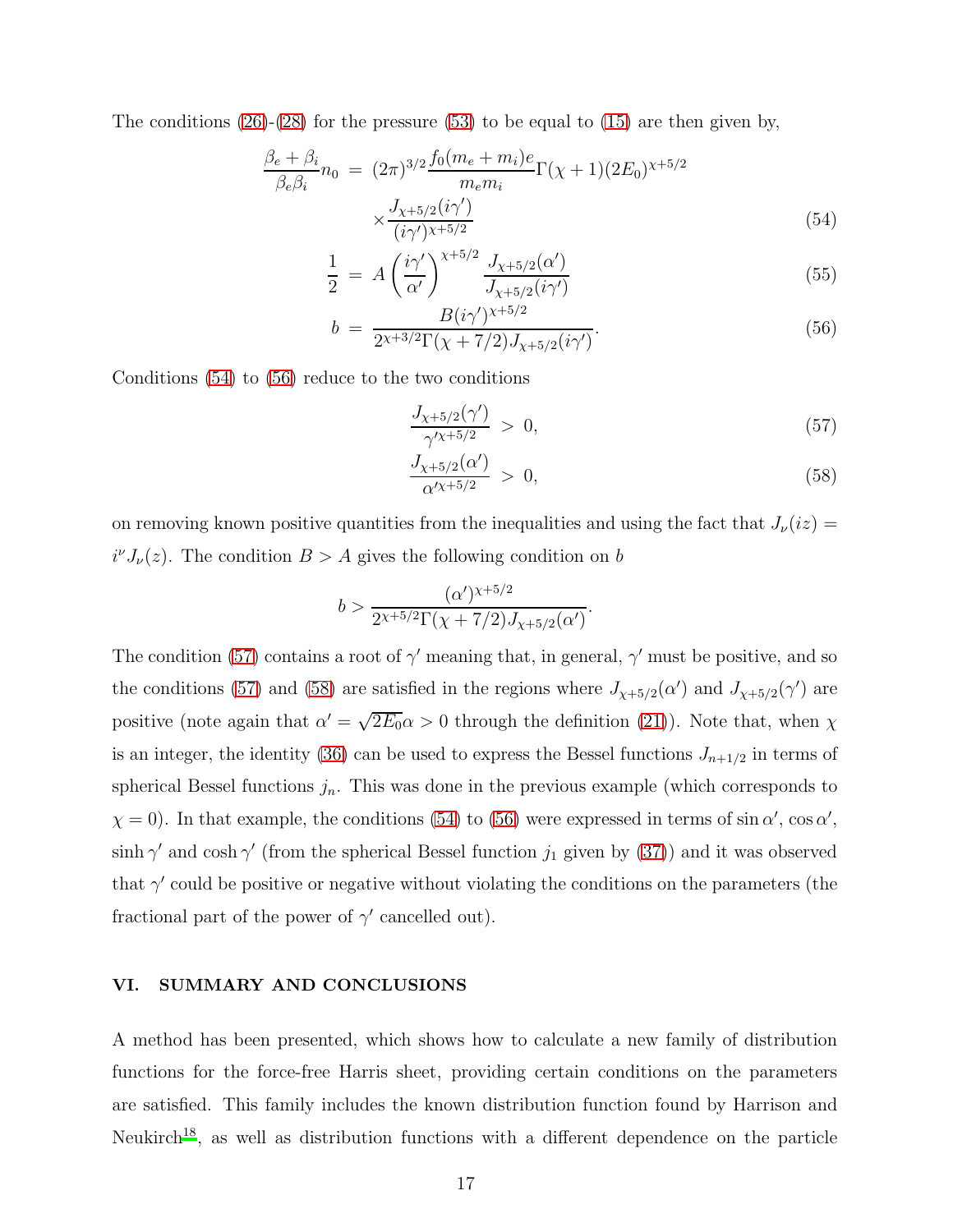energy, but with the same dependence on the canonical momenta. Three specific examples have been given of possible solutions, to illustrate how the method can be used. In each example, the conditions on the parameters have been stated explicitly, and the validity of these conditions has also been discussed. So far, the force-free Harris sheet is the only magnetic field profile for which nonlinear force-free Vlasov-Maxwell equilibria are known. If an equilibrium solution was discovered for another field profile, then this method could potentially be used to extend the known solution to a whole family of solutions for that particular field profile.

#### Acknowledgments

The authors acknowledge financial support by the Leverhulme Trust and by the UK's Science and Technology Facilities Council.

## APPENDIX: EVALUATION OF INTEGRALS

In each of the three examples in Section [V,](#page-10-0) after changing to a cylindrical coordinate system  $(r, \theta)$ , the  $\theta$ -integrations can be carried out by using the formulae

<span id="page-17-0"></span>
$$
\int_0^{2\pi} \cos(a\cos\theta)d\theta = 2\pi J_0(a),\tag{A1}
$$

$$
\int_0^{2\pi} \exp(a\sin\theta)d\theta = 2\pi I_0(a),\tag{A2}
$$

where  $J_0$  and  $I_0$  are Bessel functions of the first and second kind, respectively. The r-integrals then take the following form,

$$
\int_0^1 r(1-r^2)^{\lambda} J_0(ar)dr,
$$
  

$$
\int_0^1 r(1-r^2)^{\lambda} I_0(ar)dr.
$$

Integrals of the form [\(A3\)](#page-17-1) can be evaluated firstly by using the substitution  $r = \sin t$ , and then by using the formula

$$
\int_0^{2\pi} J_\mu(z \sin t) \sin^{\mu+1} t \cos^{2\nu+1} t dt = \frac{2^\nu \Gamma(\nu+1)}{z^{\nu+1}} J_{\mu+\nu+1}(z),
$$

which is valid for  $\Re \mu$ ,  $\Re \nu > -1$ . This gives

<span id="page-17-1"></span>
$$
\int_0^1 r(1 - r^2)^{\lambda} J_0(ar) dr = \frac{2^{\lambda} \Gamma(\lambda + 1)}{a^{\lambda + 1}} J_{\lambda + 1}(a). \tag{A3}
$$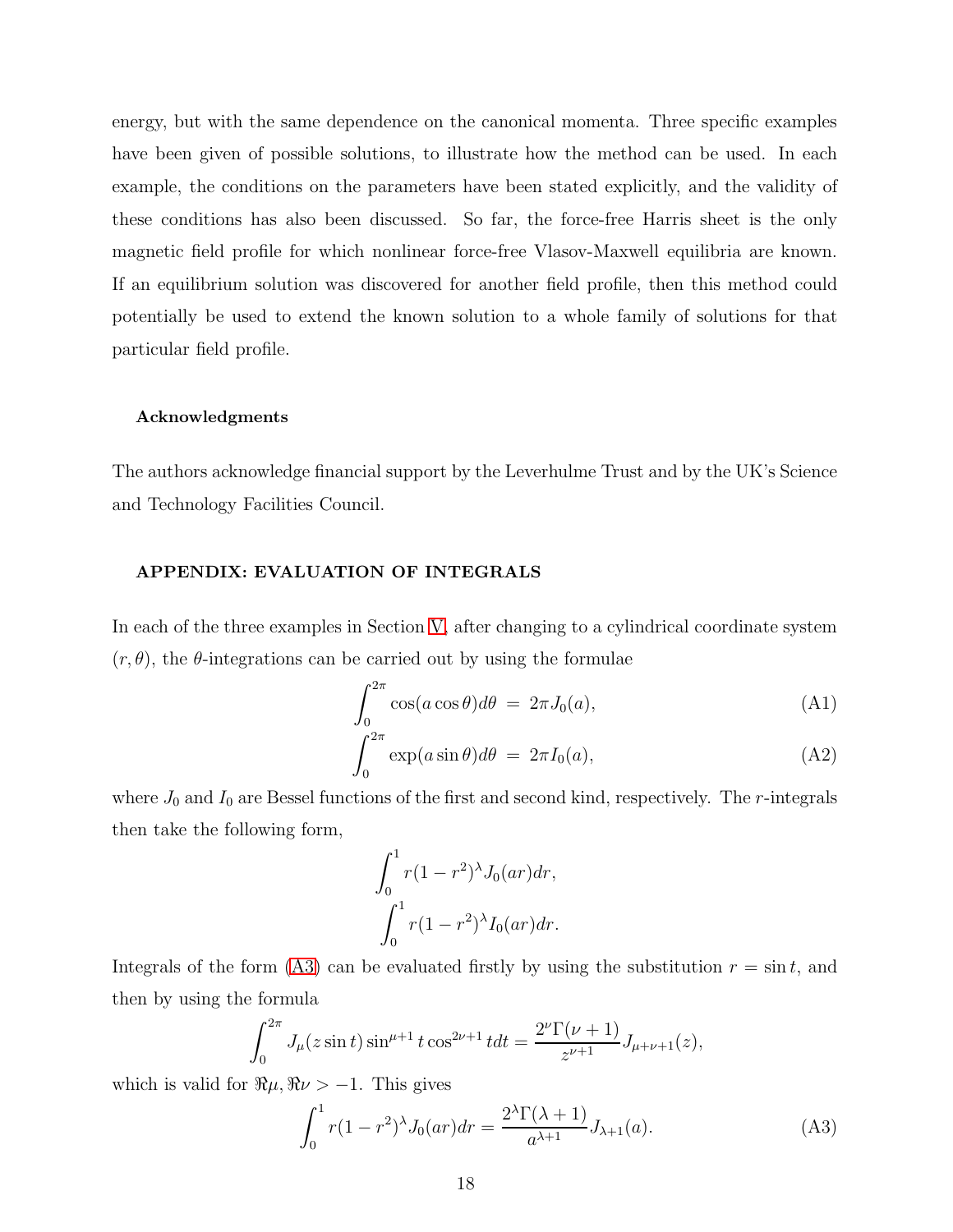Integrals of the form [\(A3\)](#page-17-1) can be evaluated by firstly using the identity

$$
I_0(a) = J_0(ia),
$$

and then by using the same steps that were used to evaluate the integrals of the form [\(A3\)](#page-17-1). This gives

<span id="page-18-14"></span>
$$
\int_0^1 r(1-r^2)^{\lambda} I_0(ar)dr = \frac{2^{\lambda} \Gamma(\lambda+1)}{(ia)^{\lambda+1}} J_{\lambda+1}(ia). \tag{A4}
$$

- <span id="page-18-0"></span><sup>∗</sup> Electronic address: [fionaw@mcs.st-and.ac.uk](mailto:fionaw@mcs.st-and.ac.uk)
- <span id="page-18-1"></span>† Electronic address: [thomas@mcs.st-and.ac.uk](mailto:thomas@mcs.st-and.ac.uk)
- <span id="page-18-2"></span><sup>1</sup> H. Grad, Phys. Fluids 4, 1366 (1961).
- <span id="page-18-10"></span><sup>2</sup> E. G. Harris, Nuovo Cimento 23, 115 (1962).
- <sup>3</sup> R. B. Nicholson, Phys. Fluids 6, 1581 (1963).
- <sup>4</sup> A. Sestero, Phys. Fluids 7, 44 (1964).
- <span id="page-18-5"></span><sup>5</sup> A. Sestero, Phys. Fluids 10, 193 (1967).
- <sup>6</sup> S. H. Lam, Phys. Fluids 10, 2454 (1967).
- <sup>7</sup> J. R. Kan, J. Plasma Phys. 7, 445 (1972).
- <span id="page-18-6"></span><sup>8</sup> P. J. Channell, Phys. Fluids 19, 1541 (1976).
- <span id="page-18-13"></span> $9$  H. E. Mynick, W. M. Sharp, and A. N. Kaufman, Phys. Fluids 22, 1478 (1979).
- <span id="page-18-7"></span> $10$  N. A. Bobrova and S. I. Syrovatskiĭ, Sov. Phys. JETP 30, 535 (1979).
- $11$  T. Neukirch, J. Geophys. Res. 98, 3753 (1993).
- <sup>12</sup> J. M. Greene, Phys. Fluids B 5, 1715 (1993).
- $13$  N. Attico and F. Pegoraro, Phys. Plasmas 6, 767 (1999).
- <span id="page-18-8"></span><sup>14</sup> N. A. Bobrova, S. V. Bulanov, J. I. Sakai, and D. Sugiyama, Phys. Plasmas 8, 759 (2001).
- <sup>15</sup> K. Schindler and J. Birn, J. Geophys. Res. 107, 1193 (2002).
- <span id="page-18-9"></span><sup>16</sup> W.-Z. Fu and L.-N. Hau, Phys. Plasmas 12, 070701 (2005).
- <span id="page-18-12"></span><sup>17</sup> M. G. Harrison and T. Neukirch, Phys. Plasmas  $16\ 022106\ (2009)$ .
- <span id="page-18-4"></span><sup>18</sup> M. G. Harrison and T. Neukirch, Phys. Rev. Lett. 102, 135003 (2009).
- <span id="page-18-3"></span><sup>19</sup> T. Neukirch, F. Wilson, and M. G. Harrison, Phys. Plasmas  $16$  122102 (2009).
- <span id="page-18-11"></span><sup>20</sup> V. V. Kocharovsky, Vl. V. Kocharovsky, and V. Ju. Martyanov, Phys. Rev. Lett. 104 215002 (2010).